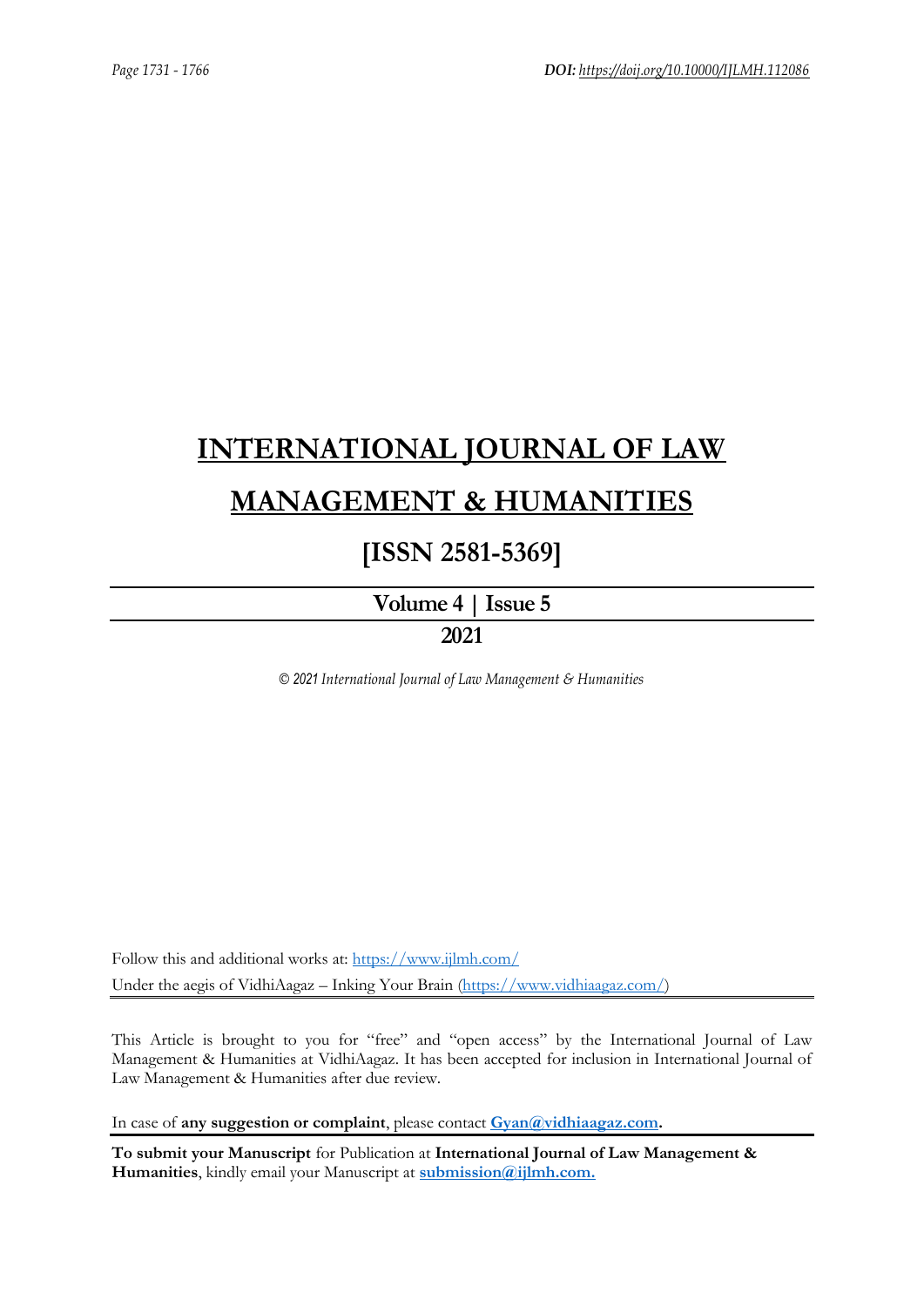# **The Conundrum of Legality of Capital Punishment in India: An Empirical Research Study**

#### **DIYA RAJESH KUMAR VAYA<sup>1</sup>**

#### **ABSTRACT**

*Returning violence for violence, multiplies violence, adding deeper darkness to a sky already devoid of stars. - Martin Luther King*

*Today the world stands at the crossroads of progressive criminal justice systems and maturation of our ideas of human rights and justice. Yet, capital punishment persists even today, in a world that boasts of individual liberty and rehabilitation over violent retaliation. Capital punishment is one of the most severe form of punishment that is given to criminals in the world. Major powers of the world, including the United States, China, India, Saudi Arabia have retained capital punishment. Over 60% of the world population lives in countries where capital punishments still remain a norm. However, till date, it remains one of the most controversial and debatable concept. After the recent Nirbhaya judgement that was passed by the Supreme Court of India, the United Nations called upon all nations to stop the use of capital punishment or put a moratorium on it. In light of these developments, where almost 70% of the countries of the world have abolished death penalties, India still remains a strong advocate. India is a developing democracy, where efforts are being taken in order to reduce the crime rates. In pursuance of this motive, India has taken a strong stance in favour of capital punishment to deter and prevent heinous crimes, punish criminals and provide justice to the victims and their families. In opposition of this view, is the view of the countries who have abolished capital punishments who argue of the inhumane nature, high costs, no scientific evidence of their efficiency and irreversible nature of capital punishments. The main aim of this paper is to examine the issue of legality of capital punishment in India even after persistent backlash. This paper, under Part I, provides a comprehensive understanding of the debate surrounding death penalty and the contemporary status of the same in India and internationally. In Part II, the paper presents a review of the existent literature on capital punishment and nuanced studies that interlink various aspects of capital punishment with characteristics of individuals to establish trends. Part III of the paper is an analysis of the perspective of the Indian demographic on the legality of capital punishment and the impact of the same on Indian laws and policies* 

<sup>&</sup>lt;sup>1</sup> Author is a student at Gujarat National Law University, India.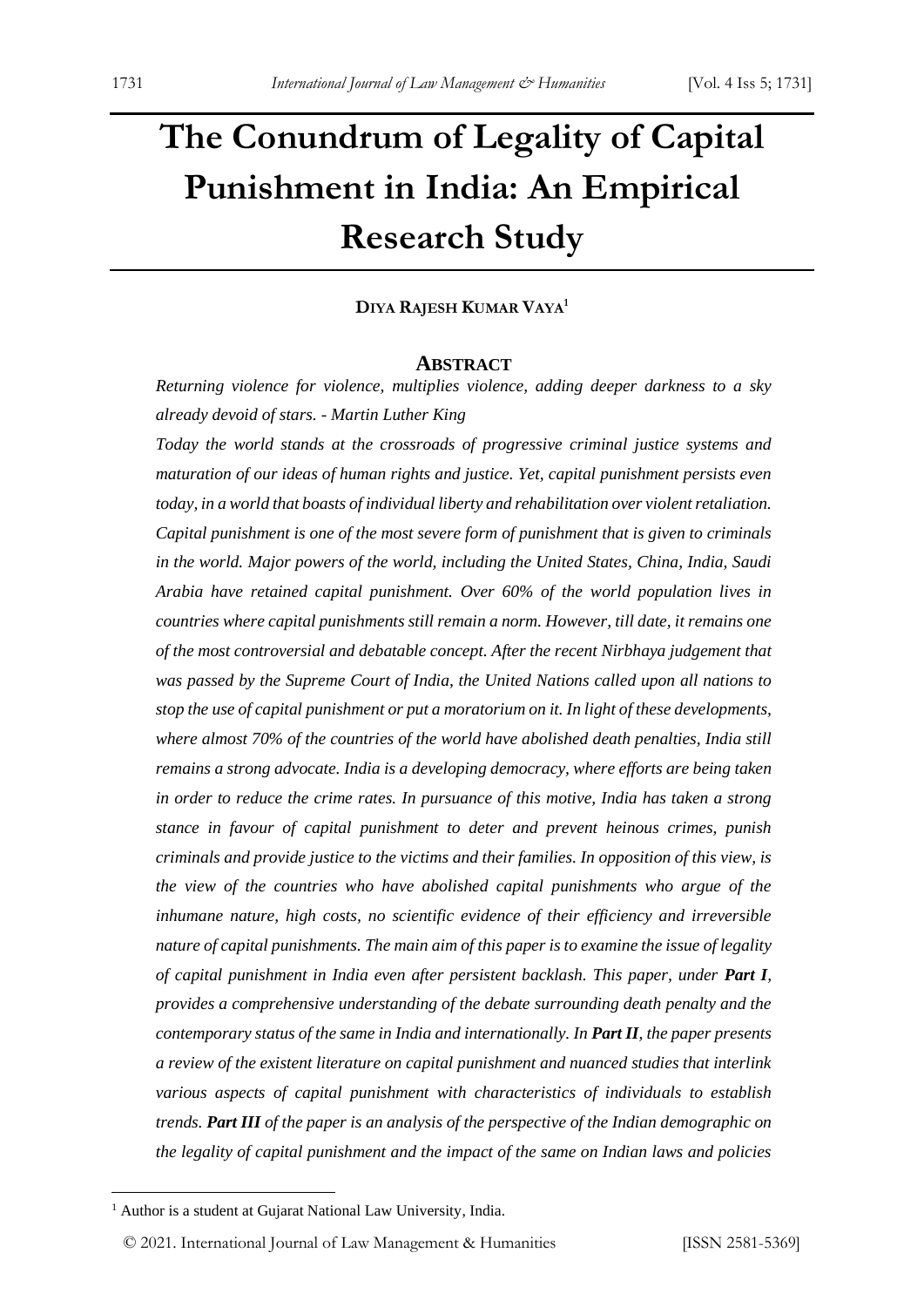*on capital punishment.*

#### **I. INTRODUCTION**

Today, we live in a world where crime rates are only on the rise. Crimes such as murder, kidnapping, terrorism, rapes, child abuse have been on the increase. According to the World Population Review, the crime rate of India is almost  $43\%$ .<sup>2</sup> In such a scenario the punishments and legislations to curb and prevent crimes need to be given immediate attention. Punishments range from fines and imprisonment to death and life imprisonment.

Capital punishments are considered to be one of the most severe and controversial methods of punishment. *Capital punishment, or "the death penalty," is an institutionalized practice designed to result in deliberately executing persons in response to actual or supposed misconduct and following an authorized, rule-governed process to conclude that the person is responsible for violating norms that warrant execution<sup>3</sup>* . Capital punishment is a very diverse concept with equally diverse opinions on its morality and legality. Ethical, religious and philosophical considerations have become extremely important, but it is important to keep factual evidence in mind as well. There has been an everlasting debate around capital punishments, with strong arguments on both ends of the same spectrum.

#### **II. THE DEBATE: RETENTIONIST VIEW V. ABOLITIONIST VIEW**

Capital Punishment has been a point for contention since time immemorial. It has been argued that both the points of view, retentionist and abolitionist have their own pros and cons. An interesting paper by Jan Gorecki<sup>4</sup> articulates the two views by providing an analysis of the book, The Debate wherein the two authors provide their own empirical and axiological arguments in support of the two views. This paper provides a fundamental background to further research by giving an insight into both the views that are presented in the form of an entertaining exchange. Research on capital punishment needs to be continued due to the literal question of life and death.**<sup>5</sup>**

<sup>2</sup>*Crime Rate by Country 2021*, WORLD POPULATION REV. (Sept 5, 2021, 9:21 PM), https://worldpopulationreview.com/country-rankings/crime-rate-by-country.

<sup>3</sup> R. Hoag, *Capital Punishment*. INTERNET ENCYCLOPAEDIA OF PHILOSOPHY (Sept. 5, 2021, 9:31 PM) https://iep.utm.edu/cap-puni/.

<sup>4</sup> Jan Gorecki, *Capital Punishment: For or Against*, 83 MICH. L. REV., 1180 (1985), https://repository.law. umich.edu/mlr/vol83/iss4/53.

<sup>5</sup> John Whitehead et al., *Elite versus citizen attitudes on capital punishment: Incongruity between the public and policymakers*., 27 J. CRIM. JUST. (1999), https://doi.org/10.1016/S0047-2352(98)00063-4.

<sup>© 2021.</sup> International Journal of [Law Management & Humanities](https://www.ijlmh.com/) [ISSN 2581-5369]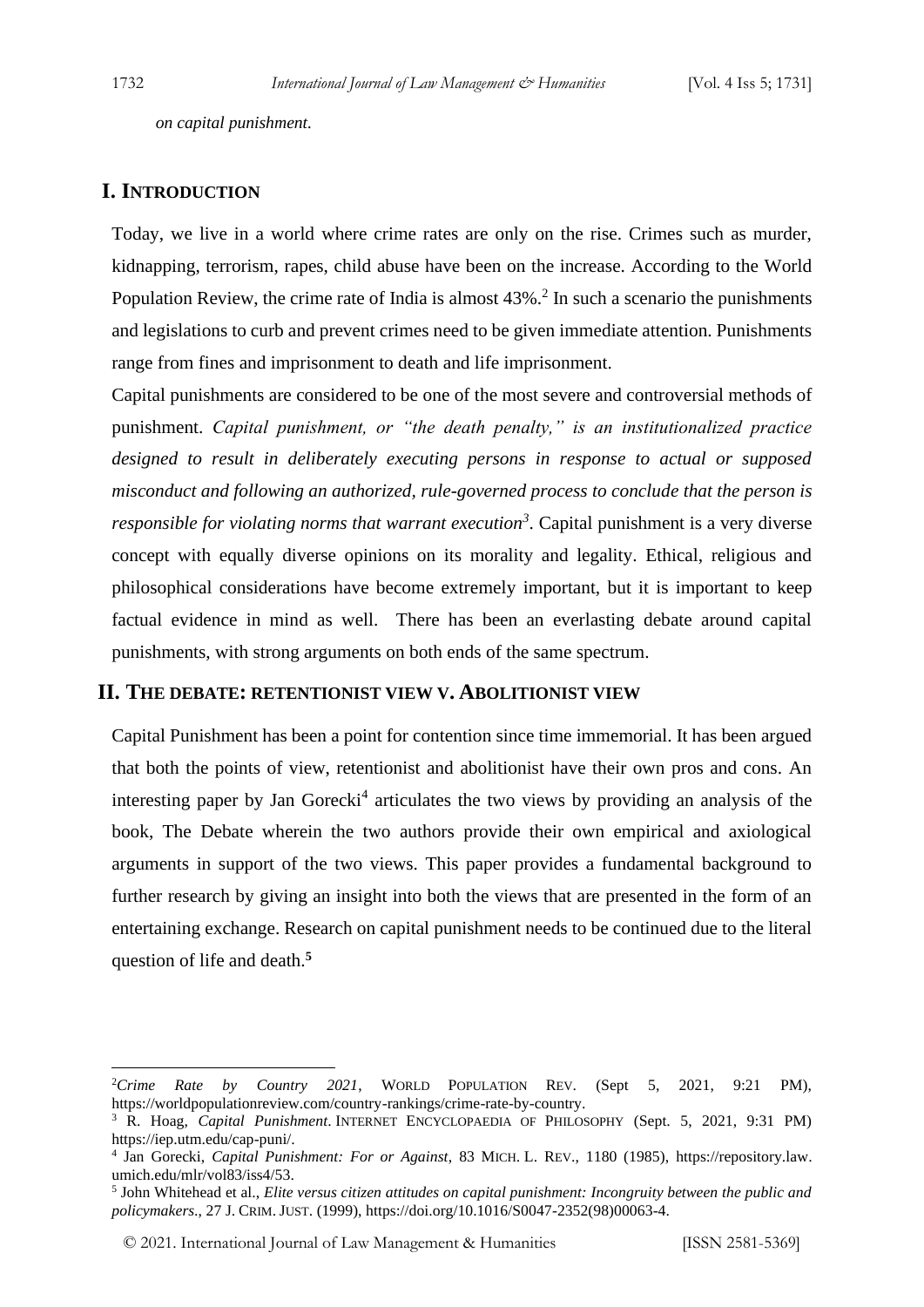#### **III. RETENTIONIST VIEW**

*"Contrary to the views of some social theorists, I am convinced that the death penalty can be an effective deterrent against specific crimes". -Richard M. Nixon*<sup>6</sup>

One of the most controversial and prominent views on the veracity of capital punishment is the retentionist view. Retentionists argue that capital punishment should be retained as a method of punishment for criminals. The argument behind this view is the human need for justice. One of the most dominant of human instincts is the desire for justice.<sup>7</sup> And in line with this desire for justice, it is important that the criminal is punished in the most fitting manner. Emmanuel Kant, a leading sociologist and philosopher, in his book *The Metaphysical Elements of Justice*, argued that "*jus talionis,*" justifies capital punishment as only this principle can determine the kind and degree of punishment<sup>8</sup>. This is based on the principle of "*eye for an eye*." The main idea behind this concept is that the abuser or criminal should suffer equally to the victim. The amount of punishment merited is to be proportional to the seriousness of the offense, more serious offenses being punished more severely than less serious crimes. It is considered to be a '*unique*' deterrent to crime.<sup>9</sup>

According to Amnesty International there are 56 retentionist countries in the world as of the latest data available of  $2017<sup>10</sup>$ . This list includes the major superpowers of the world including the United States of America, China, India, etc. In these countries capital punishment is considered a legally enforceable punishment.

# **IV. ABOLITIONIST VIEW**

Substantial progress has been made in the arena of human rights and liberty. In pursuance of this motive, capital punishments have been completely abolished in more than  $106$  countries.<sup>11</sup> The abolitionist view argues for a complete ban on capital punishments in lieu of a number of concerns. The main argument of the abolitionists is that the usage of capital punishment is completely against the human rights, due process of law and equal protection of law.<sup>12</sup> The state should not be allowed to give itself rights and should not have the liberty to kill an individual. There are many concerns that are propounded by the abolitionists:

<sup>6</sup> John Lamperti, *Does Capital Punishment Deter Murder?* J. SOC. ISSUES. (2010), https://math.dartmouth.edu/ ~lamperti/my%20DP%20paper,%20current%20edit.htm.

<sup>7</sup> M.H. Staples, *Capital Punishment: A Retentionist's View*, CHITTY'S L. J. (1996)

<sup>8</sup> R. Hoag, *supra* note 3.

<sup>9</sup> William O' Jr. Hockhammer, *Capital Punishment Controversy, The,* 60 J. CRIM. L. CRIM. & CRIMINOLOGY, (1970),https://scholarlycommons.law.northwestern.edu/cgi/viewcontent.cgi?article=5609&context=jclc

<sup>&</sup>lt;sup>10</sup>Abolitionist and Retentionist Countries, DEATH PENALTY INFORMATION CENTRE (7 Sept. 2021, 9:32 AM) https://deathpenaltyinfo.org/policy-issues/international/abolitionist-and-retentionist-countries

 $11 \overline{I}$ 

<sup>12</sup> William O Jr. Hockhammer, *supra* note 9.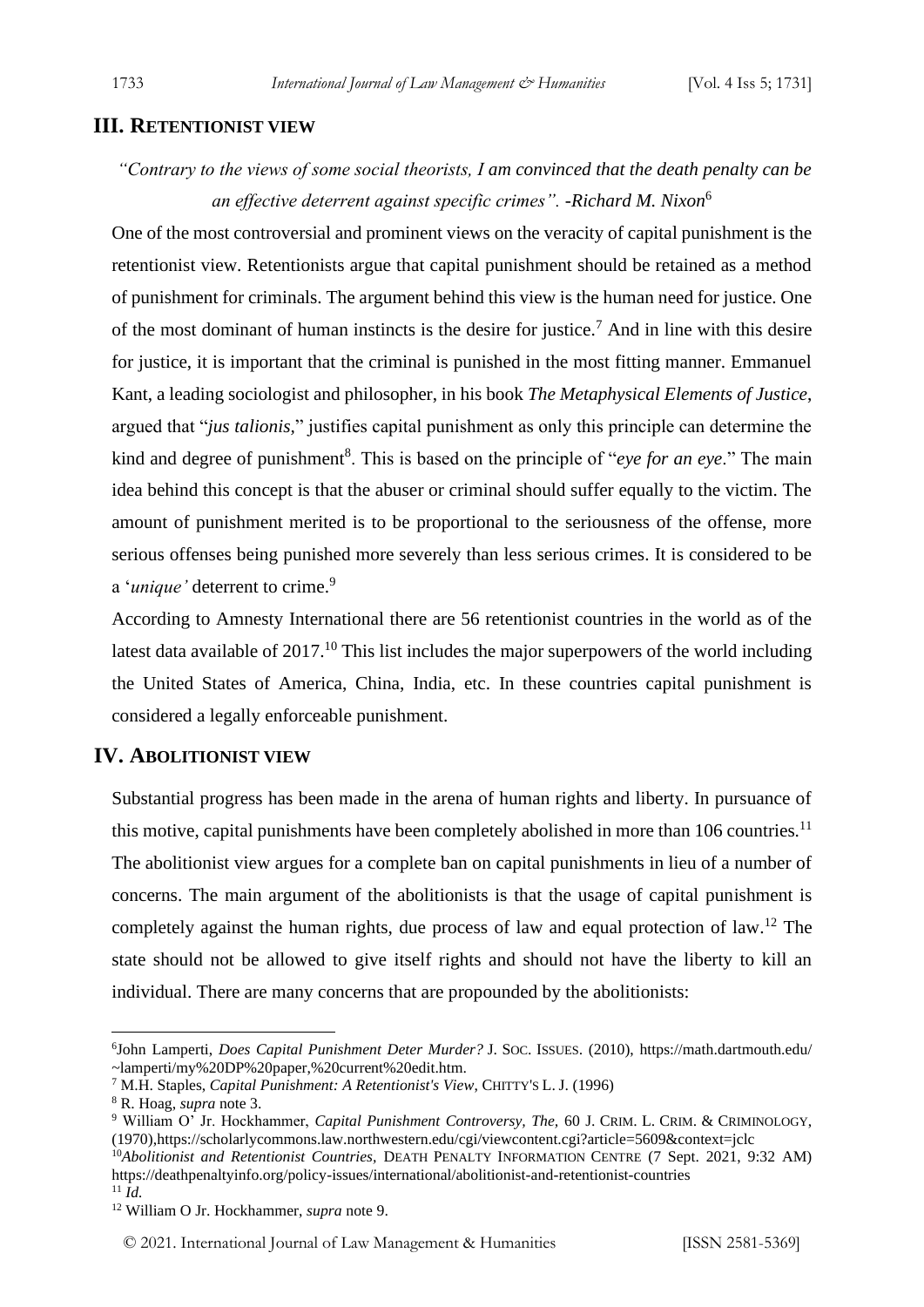#### **(A)Capital punishments are cruel and inhumane**

Capital punishments emerged and were in use when branding, slavery, and such inhumane activities were commonplace. This was a savage concept of the past, that is in derogation of individual rights today.<sup>13</sup> This should be entirely uprooted because today we live in the  $21<sup>st</sup>$ century where the cruelty of capital punishments is entirely non-justiciable and invalid.

#### **(B) Capital punishments deny the due process of law as it is irreversible.**

Abolitionists argue that capital punishments are arbitrary and unfair in nature. They do not allow the criminal the chance of reformation or allow him to benefit from any new evidence or law. Once an individual is killed and new evidence in his favour is presented, nothing can be done as death is irreversible. It is clearly justice denied for the individual.

# **(C)There is no scientific evidence of the viability of capital punishments to prevent crimes.**

There is no scientific evidence whatsoever that capital punishment deters or prevents crimes. Amnesty International reported that in a study published in the Journal of Criminal Law and Criminology, it was strongly asserted by the researchers that Capital punishments in no way deter criminals.<sup>14</sup> Threatening death does not prevent crime, as a criminal will always focus on ways to escape punishment, whatever form it may be in. Especially in crimes such as sedition and terrorism, which are usually punishable by death, where the criminals function on an ideology that views them as martyrs.

#### **(D)Capital Punishment wastes State resources**

It squanders the time and energy of courts, prosecuting attorneys, defence counsel, juries, and courtroom and law enforcement personnel.<sup>15</sup> This money could be used for other reformative means of punishment such as rehabilitation camps, etc.

#### **(E)It is an act that disrespects human life**

It is often argued that murder is an act that should be proportionately punished by death, but on the contrary capital punishments also mean bloodshed, violence and a voluntary killing of a human being.

On the whole, the arguments against capital punishment are many, yet the governments as well as citizens of many countries believe that capital punishment is the biggest deterrent of crime.

<sup>&</sup>lt;sup>13</sup> *The Case Against Death Penalty*, AMERICAN CIVIL LIBERTIES UNION, (Sept. 7, 2021, 9:30 AM) https://www.aclu.org/other/case-against-death-penalty.

<sup>14</sup> Radelet, M., & Lacock, T., *Do Executions lower Homicide Rates?: The View of Leading Criminologists, 99 J. CRIM. L. & CRIMINOLOGY*, (2009) https://files.deathpenaltyinfo.org/legacy/files/DeterrenceStudy2009.pdf <sup>15</sup> *Supra* note 13.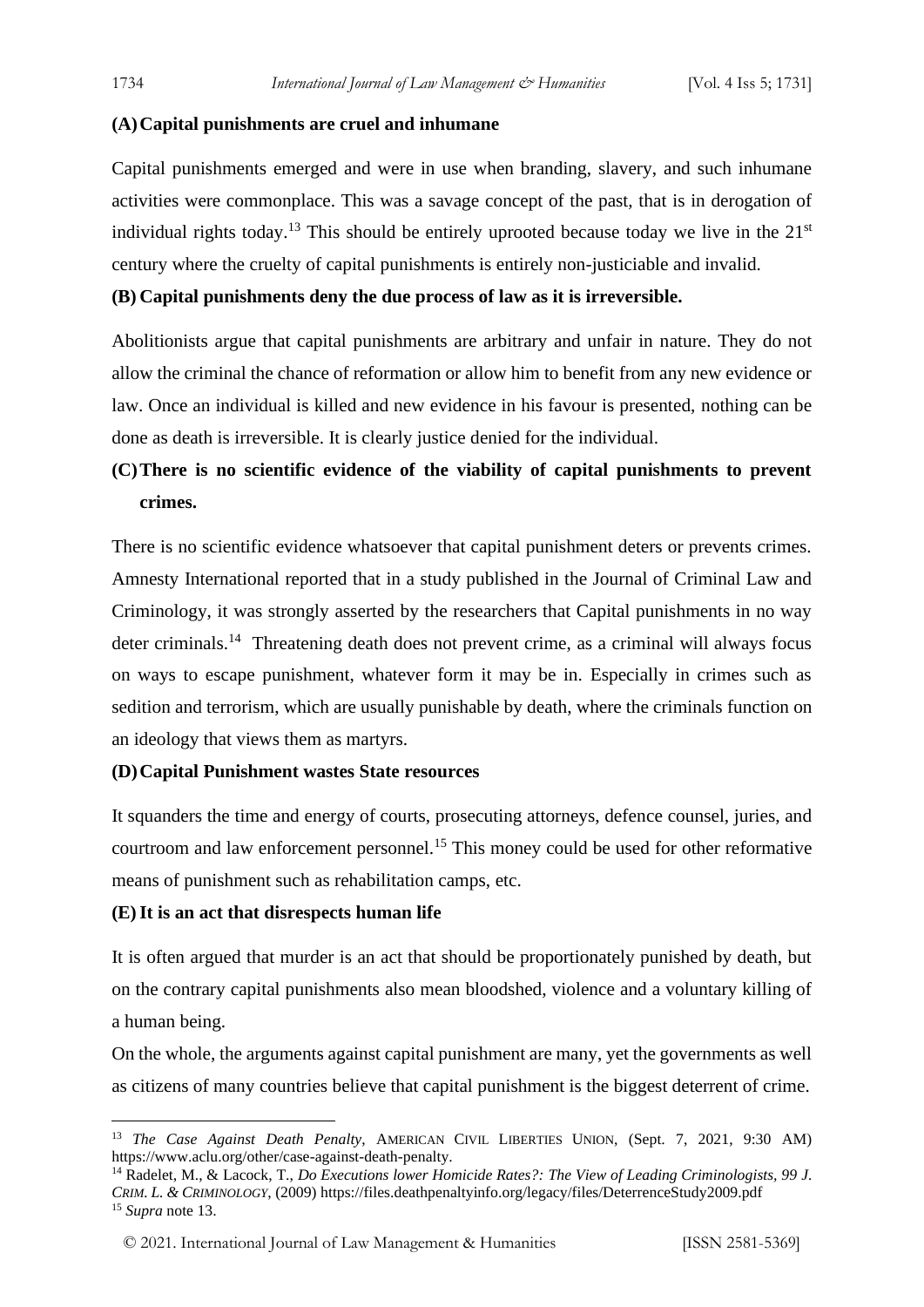Apart from a complete abolitionist view, there exist two different variables of the view.<sup>16</sup> *First, Abolitionist for ordinary crimes only*: There are 8 nations in the world where capital punishment is abolished for ordinary crimes such as murder, and is practised for extraordinary crimes including crimes under military or sedition.

*Second, Abolitionist in practice*: As many as 28 countries that have retained capital punishment for ordinary crimes such as murder but have not executed anyone in the past 10 years or have pledged internationally to do away with death penalties.

Hence, it is clear that various perspectives exist on the legality and resulting validity of capita punishments in the globalised world today. While these views have led to a passionate debate, the Indian scenario does not adopt a strict abolitionist or retentionist view and employs a situation specific policy.

#### **V. CONTEMPORARY STATUS OF CAPITAL PUNISHMENT IN INDIA**

India is a retentionist country where capital punishment has been in use as a method of preventing and deterring crime since time immemorial. Crimes have been punishable by death in India under its ancient Hindu and medieval Muslim empires. However, it became an institutionalised practice under the British empire, and continued after independence. According to the *Death Penalty India Report (DIPR)* published by Project 39A, NLU-Delhi, it was established that as many as 755 prisoners had been subject to death penalty since 1947<sup>17</sup>. The crimes punishable by death under the Indian Penal Code  $1860^{18}$ , include, criminal conspiracy (*Section 120B)*, murder (*Section 302, Section 303)*, waging or attempting to wage war against the Government of India (*Section 121*), abetment of mutiny (*Section 132*), dacoity with murder (*Section 396*), giving or fabricating false evidence with intent to procure a conviction of a capital offence (*Section 194*), abetting the suicide of a minor (*Section 305)*, kidnapping, *(Section 364A),* Dacoity with murder (*Section 396*) and Rape if the perpetrator inflicts injuries that result in the victim's death or incapacitation in a persistent vegetative state, or is a repeat offender. (*Section 396*)

The central legislations where crimes are made punishable by death include are large in number under Indian law. A few of these legislations include the Air Force Act, 1950, Arms Act, 1959, Army Act, 1950, Indo-Tibetan Border Police Force Act, 1992, POSCO Act, 2012, The Scheduled Castes and Scheduled Tribes (Prevention of Atrocities) Act, 1989, The Unlawful Activities Prevention Act, 1967, etc.

<sup>16</sup> *Id*.

<sup>17</sup> *Death Penalty India Report*, PROJECT 39A, ( Sept 18, 2021, 8:30 PM) https://www.project39a.com/dpir.

<sup>18</sup> INDIA PEN. CODE.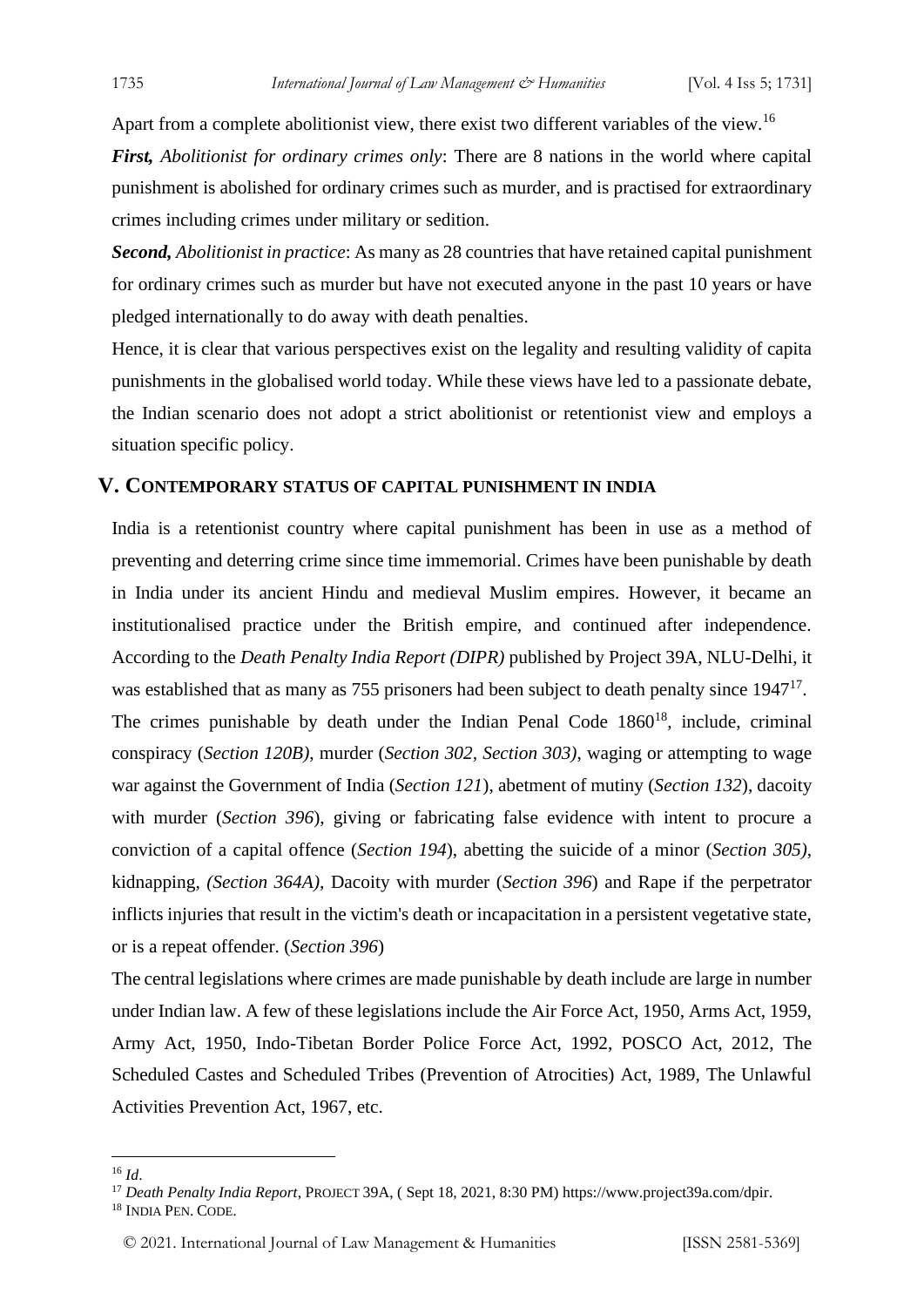The Indian mode of thinking is aptly expressed by the Supreme court in the case of *Dhananjoy Chatterjee v. State of West Bengal*, <sup>19</sup> where the bench argued that, "*In our opinion, the measure of punishment in a given case, must depend on the atrocity of the crime, the conduct of the criminal and the defenceless and unprotected state of the victim. Imposition of the appropriate punishment is the manner in which the court responds to the society's cry for justice against the criminals*."

In India it is argued that it is impossible for the nation to do away with capital punishment due to the different social upbringing, disparity in level of morality and education of citizens, vastness of area and diversity of population, and the extreme need to ensure justice.<sup>20</sup> India is an extremely diverse nation where deterrence of crime can be done through brutal means such as the threat of death. However, there are many human rights activists and groups that argue that India should take an abolitionist stance for the sake of humanity.

#### **VI. THE INTERNATIONAL PERSPECTIVE ON DEATH PENALTY**

The UNGA affirmed in a formal resolution that throughout the world, it is desirable to "*progressively restrict the number of offenses for which the death penalty might be imposed,*  with a view to the desirability of abolishing this punishment."<sup>21</sup> Today, over 140 nations are abolitionist in nature, with only 58 still retaining death penalty in its entirety. However, it is important to note that capital punishment is not a violation of international law.<sup>22</sup>

*The Second Optional Protocol to the International Covenant on Civil and Political Rights*  (ICCPR) adopted by the United Nations General Assembly The main aim of the treaty is to abolish executions and death penalty and make them illegal in favour of human rights.<sup>23</sup>However, *Article 2* of the protocol does allow states to use death penalty in case of military crimes of a serious nature. As many as 135 member countries of the UN have signed this treaty<sup>24</sup> however, India is not a signatory. This protocol is the only worldwide treaty calling upon a complete abolition of death penalty throughout the world. However, there are other regional international treaties that have been signed by different regional organisations. In

<sup>&</sup>lt;sup>19</sup> 1994 SCC (2) 220.

<sup>20</sup>A. R. Blackshield, *Capital Punishment in India*, 21 J. INDIAN L. I., (1979) https://www.jstor.org/stable/43950631. <sup>21</sup>Carolyn Hoyle, *Progress Towards World-Wide Abolition of Death Penalty*, UNIVERSITY OF OXFORD, FACULTY OF LAW, (Sept. 23, 2021, 7:21 A,M) https://www.law.ox.ac.uk/centres-institutes/centrecriminology/blog/2015/01/progress-towards-world-wide-abolition-deat.

<sup>&</sup>lt;sup>22</sup> Caplan, *The Growing Gap between the U.S. and the International Anti-Death Penalty Consensus*, THE NEW YORKER. (2015), https://www.newyorker.com/news/news-desk/the-growing-gap-between-the-u-s-and-theinternational-anti-death-penalty-consensus.

<sup>23</sup> UN General Assembly, *Second Optional Protocol to the International Covenant on Civil and Political Rights, Aiming at the Abolition of the Death Penalty*, (1989), A/RES/44/128, https://www.ohchr.org/en/professionalinterest/pages/2ndopccpr.aspx.  $^{24}$   $\tilde{I}$ *d*.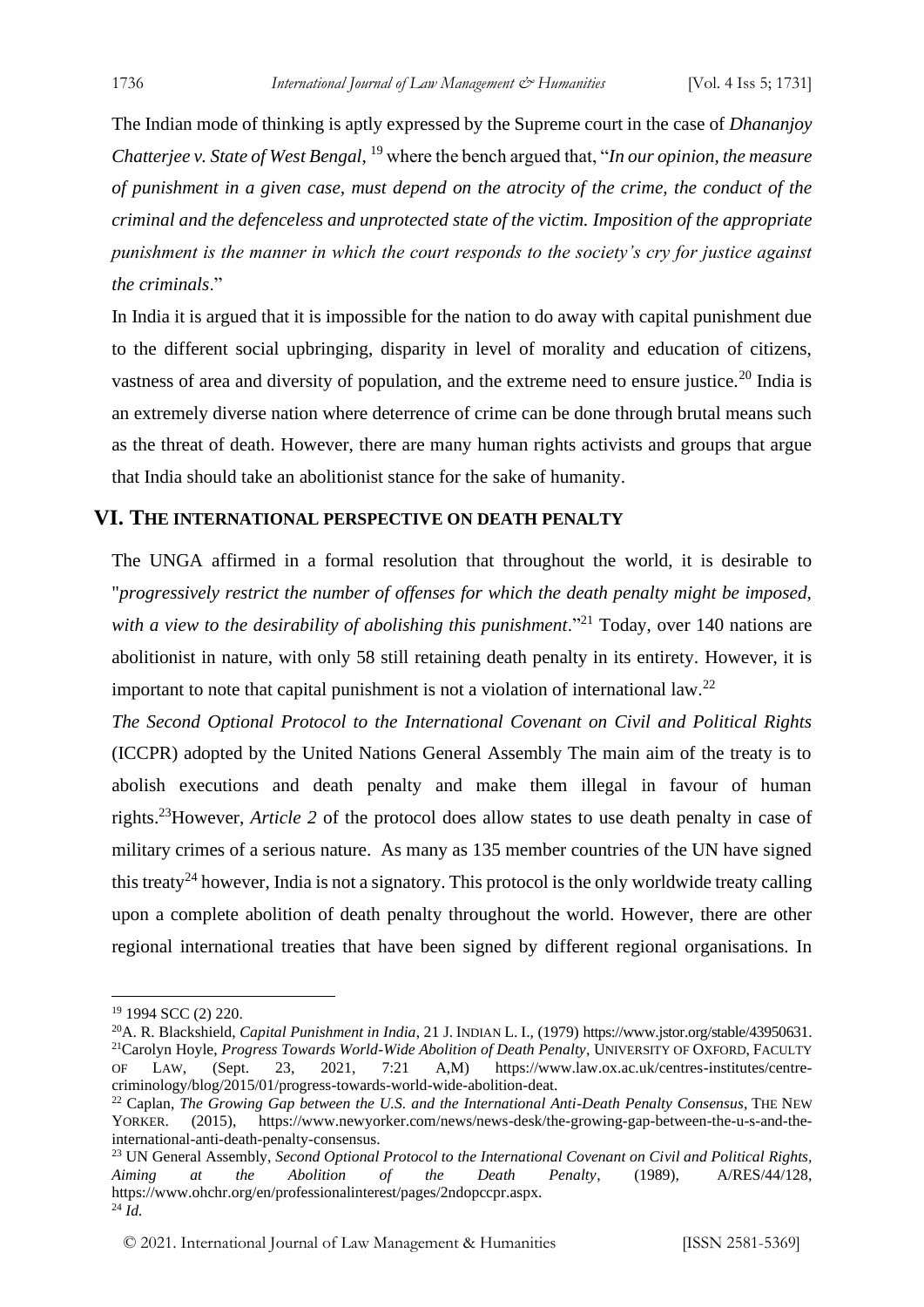2002, The European Council adopted the 13th *Protocol to the European Convention on Human Rights*, which provided for the abolition of the death penalty in all situations, including war or imminent threat of war. This treaty has been signed and ratified by almost 44 European countries.<sup>25</sup> In 1990. The Organisation of American States adopted the *Protocol to the treaty of American Convention on Human Rights* which essentially provided for abolishing death penalty, but allowed its use during certain imminent times such as warfare. This treaty has been ratified by 25 of the member states. $26$ 

*United Nations Convention Against Torture and Other Cruel, Inhuman or Degrading Treatment or Punishment (CAT)<sup>27</sup> is a treaty that outlaws and prohibits all kinds of intentional* physical and psychological abuse on the prisoners. While this treaty does not explicitly ban capital punishment, it does prohibit intentional infliction of pain. 176 member nations of the UN have signed or ratified this treaty; however, India is only a signatory and hasn't ratified the treaty which means that the treaty is not formally in force in India<sup>28</sup>.

As of 2017, the number of countries that have outlawed capital punishment has been on the rise, with 84% of the executions coming from the same four nations, Iran, Saudi Arabia, Pakistan and Iraq. Moreover, it is also believed that China, where execution records remain a state-secret, could be one of the leading nations in executions<sup>29</sup>. What differs amongst the approaches adopted by the world when it comes to death penalty is, *first,* the nature of crime for which it is awarded, *second,* the individuals who can be awarded death penalty and *third*, the procedural protection.

In pursuance of this, the United States recognises 41 capital crimes where more than majority of them are violent and heinous homicide-related offences such as murders, rapes, terrorism, genocide, hijacking, etc while almost 35 countries across the world punish drug-related nonviolent crimes as well<sup>30</sup>. In India, a number of crimes including kidnapping with ransom, mutiny against Government, etc are punished with capital punishment. There is no space for error in judgement.

<sup>25</sup> *Chart of signatures and ratifications of Treaty 187*. (2020), https://www.coe.int/en/web/conventions/full-list/- /conventions/treaty/187/signatures?p\_auth=ydoXzKYS

<sup>26</sup> William Schabas, *International Law and Abolition of the Death Penalty*, 55 WASH. & LEE L. REV. (1998) https://scholarlycommons.law.wlu.edu/cgi/viewcontent.cgi?referer=&httpsredir=1&article=1517&context=wlul r.

<sup>27</sup> UN General Assembly, *Convention Against Torture and Other Cruel, Inhuman or Degrading Treatment or Punishment*, 10 December 1984, United Nations, Treaty Series, vol. 1465, https://legal.un.org/avl/ha/catcidtp/catcidtp.html <sup>28</sup> *Id*.

<sup>29</sup> *The Death Penalty: An International Perspective*, DPIC, (Sept 8, 2021, 9:43 PM), https://deathpenaltyinfo.org/death-penalty-international-perspective.

<sup>&</sup>lt;sup>30</sup> The Death Penalty for Drug Offences 2019, HARM REDUCTION INTERNATIONAL, (Sept 10, 2021, 7:29 AM) https://www.hri.global/death-penalty-2019.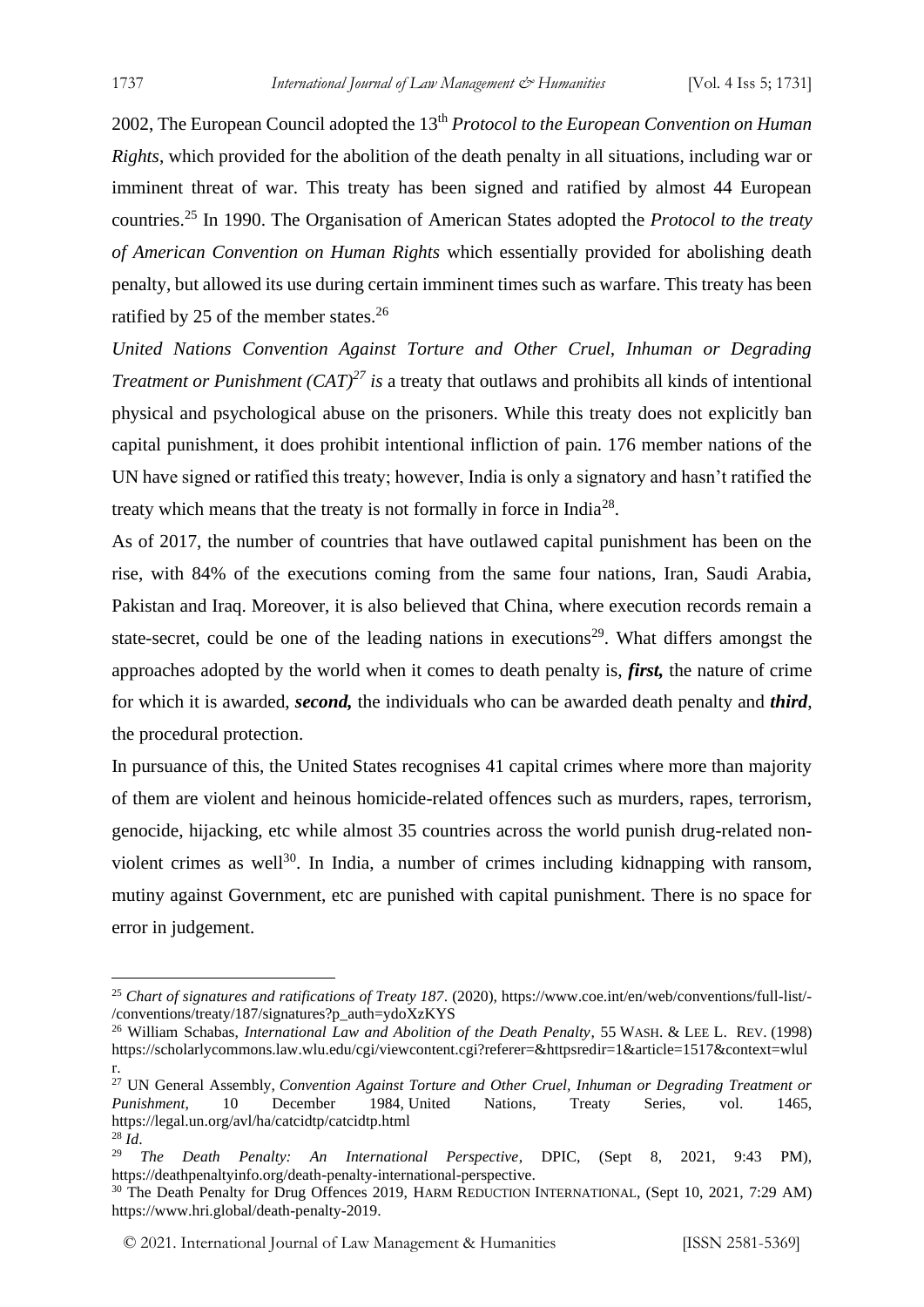As to the *second* difference, many countries do not punish juveniles or individuals under the age of eighteen years, including the US and India. But others such as Pakistan, Iran, China and Saudi Arabia do not follow this dictate. Specifically, Amnesty International found that since 1990, nine countries were responsible for the executions of 138 offenders under the age of eighteen.<sup>31</sup>

*Third*, when it comes to procedural safeguards, *Article 6 of the ICCPR*<sup>32</sup> clearly lays down the rights of those given death penalty, which includes the right to be represented by an attorney, and the right to a free and fair trial before being awarded death penalty. Under international law, a fair trial requires, at the minimum, "*the presumption of innocence, being informed promptly and in detail of all charges, the right to appoint counsel of one's own choosing, sufficient time to prepare a defence, the right to be tried without undue delay by an independent,*  impartial tribunal, and the right to review by a higher tribunal.<sup>33</sup><sup>33</sup> However, till date, unfortunately there are countries such as Indonesia and India where this is followed only in theory, not in practice. In India, according to the *DPIR (Death Penalty India Report),* out of the 189 prisoners who spoke about whether they were represented at the time of first production before the Magistrate, 169 (89.4%) did not have a lawyer. In Indonesia, there have been cases where the defendants have been denied basic rights and have faced immense intimidation by police due to vagueness of laws.

All in all, there is a prominent cry world over to ban and outlaw capital punishment due to the various consequential effects of the punishment and its inhumane nature. The number of executions internationally has fluctuated in recent years, but currently the global trend seems to be moving towards abolition of capital punishment.<sup>34</sup>

*Part II*

#### **VII. REVIEW OF LITERATURE**

#### **(A) International Perspective**

In favour of the abolitionist view, it is argued that substantial progress has already been made in favour of abolishing death penalty all over the world and that is the trend that should be followed given its ever increasing popularity. The reasons for this could be, change in political leadership or change in the perception of capital punishment as a human rights violation rather

<sup>31</sup> *Id.* 

<sup>32</sup> UN General Assembly, *International Covenant on Civil and Political Rights*, (1966), United Nations, Treaty Series, vol. 999, p. 171, https://www.ohchr.org/en/professionalinterest/pages/ccpr.aspx

<sup>33</sup> *The Death Penalty under International Law*, INTERNATIONAL BAR ASSOCIATION, (Sept 21, 2021, 8:10 AM), https://www.ibanet.org/human\_rights\_institute/about\_the\_hri/hri\_activities/death\_penalty\_resolution.aspx.

<sup>34</sup> Lexi Thiel, *Capital Punishment- An International Perspective*, J. L. & INT'L AFF.. (2019) https://sites.psu.edu/jlia/capital-punishment-an-international-perspective/.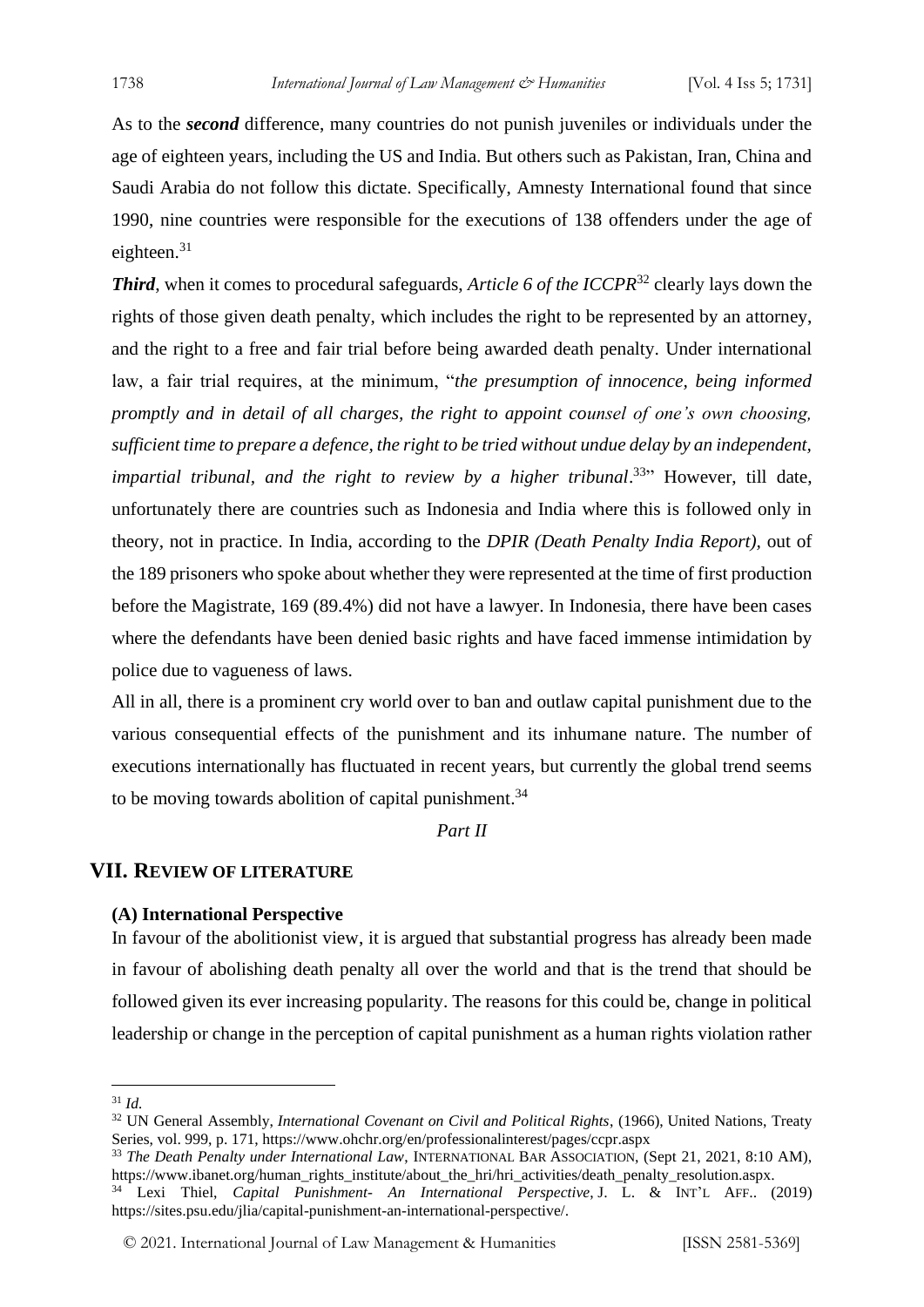than a domestic criminal issue. **(Johnson, 2019)**<sup>35</sup>

**Sethuraju, Sole and Oliver, 2016** <sup>36</sup>conducted a study among American law enforcement and criminal justice majors to analyse their perception on capital punishment and the underlying rationale behind it. The results of this study indicated that the influence of age, gender, race, religion, education and political affiliation was major when the perception of death penalty was studied. The study successfully concluded that the level of education did have a significant impact on one's perception of death penalty. It was found that students in upper levels of education show less support to death punishment than those in the lower levels.

Another study conducted by **Doston and Carter (2012)** <sup>37</sup> gave the view that in terms of gender, males are more supportive of death penalty than females. This is the most recent study that was conducted on the factor of gender influence on death penalty and corresponds with a number of previous studies done on the same topic.

The results related to the influence of age on death penalty has been varied, with some studies suggesting than those people belonging to the older age group tend to be more supportive of death penalty than the younger demographic **(Vidmar & Ellsworth, 1974)**. <sup>38</sup> While other researches tends to suggest quite the opposite, where the young demographic seems to be more supportive of death penalty. (Borg, 1997). Interestingly, other research has also suggested that age is not a significant influencing factor when it comes to death penalty. (**Robbers, 2004)**<sup>39</sup>

When it comes to the subject of the reasons or arguments in opposition to death penalty, there are a number of studies, articles and research papers written. Reasons given in opposition of the death penalty include the argument that it is immoral in nature, that it is wrong to respond to violence with violence perpetuating the 'eye for an eye' ideology, that it is unfairly applied, and that innocent people may have been executed **(Zeisel & Gallup, 1989)**<sup>40</sup>

However, one of the most salient argument is death for those who are innocent. In a study conducted by **Harmon, (2001)<sup>41</sup>** in the United States Department of Justice it was concluded

<sup>35</sup> David Johnson, *A Factful Perspective on Capital Punishment*, 11 *J. HUM. RTS. PRAC., (2019)*, https://doi.org/10.1093/jhuman/huz018.

<sup>36</sup> Raj Sethuraju et al, *Understanding Death Penalty Support and Opposition Among Criminal Justice and Law Enforcement Students*, I SAGE OPEN J. (2016) https://journals.sagepub.com/doi/pdf/10.1177/2158244015624952. <sup>37</sup> Hilary Doston & Scott Carter, *Changing Views Toward the Death Penalty? The Intersecting Impact of Race and Gender on Attitudes, 1974–2006,* 33 JUST. SYS. J. (2012), https://www.tandfonline.com/doi/abs/10.1080/0098261X.2012.10767999.

<sup>38</sup> Neil Vidmar & Phoebe Ellsworth, *Public Opinion and the Death Penalty*, 26 STAN. L. REV., 1245–70 (1974), https://doi.org/10.2307/1227989.

<sup>&</sup>lt;sup>39</sup> Monica Robbers, *Extremists of Believers? Religious Salience, Literalness, Attribution Styles and Attitudes <i>toward* the Death Penalty among Students, 27 J. CRIM. JUST. 119-149 (2004). *toward the Death Penalty among Student*s, 27 J. CRIM. JUST. 119-149 (2004), https://www.tandfonline.com/doi/abs/10.1080/0735648X.2004.9721198.

<sup>40</sup> HANS ZEISEL & ALEC GALLUP, *DEATH PENALTY SENTIMENT IN THE UNITED STATES*, 5 J. QUANTITATIVE CRIMINOLOGY (1989) HTTPS://LINK.SPRINGER.COM/ARTICLE/10.1007%2FBF01062741.

<sup>41</sup> Talia Harmon, *Predictors of miscarriages of justice in capital cases,* 18 JUST. Q. 949 (2001)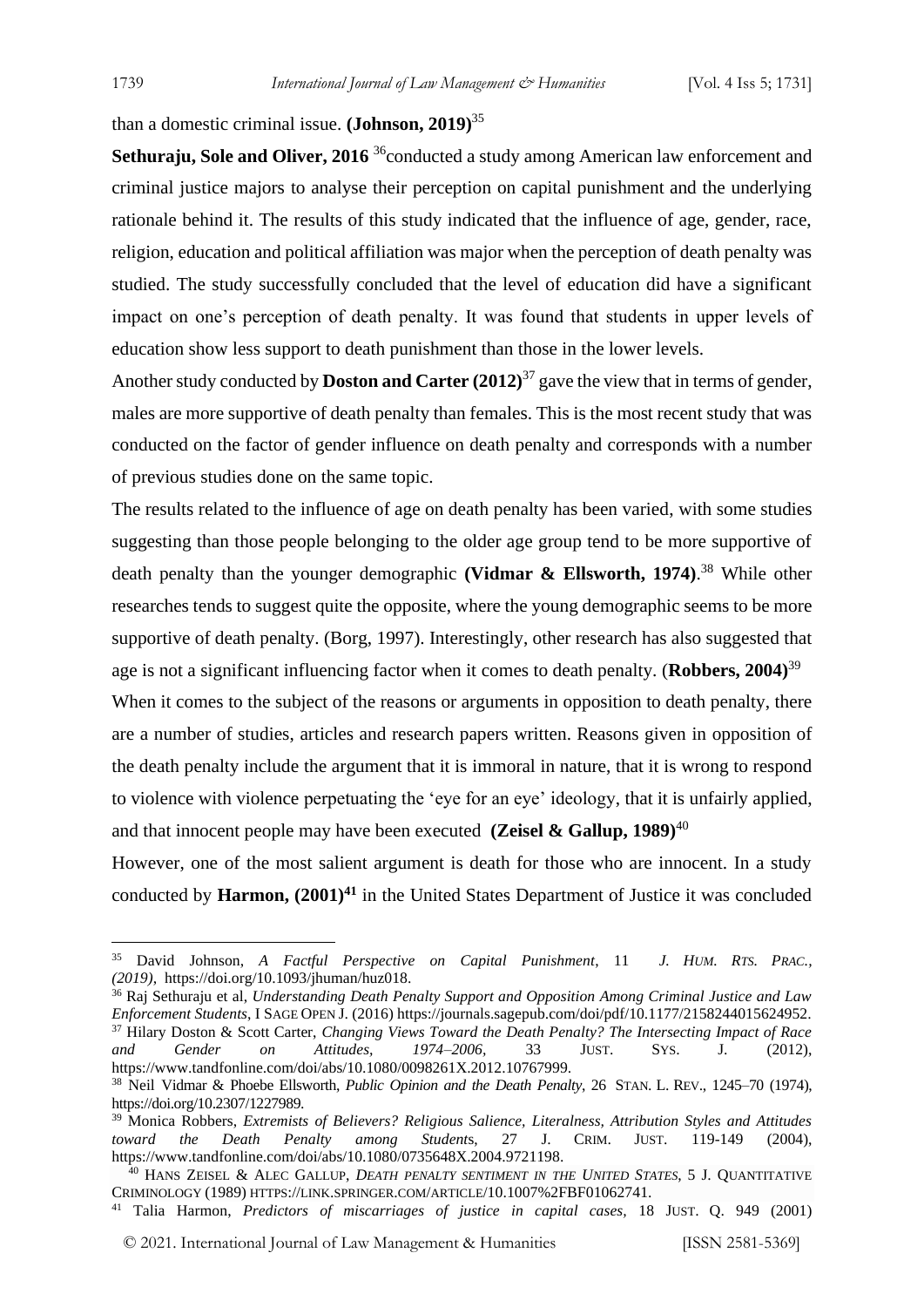that a number of prisoners and criminals who were subject to death penalty were released due to doubts about their guilt. This indicated that there could've been incidents wherein there were innocent individuals who were punished with death because of lack of evidence or proof.

Another frequently cited reason is the "deterrence" factor. The question of whether the death penalty is a more effective deterrent has long-term imprisonment has been debated for decades or longer by scholars, policy makers, and the general public. (**Radelet and Lacock, 2009**).<sup>42</sup> Those who oppose death penalty argue that death penalty has no deterrent effect, but rather has the effect of brutalization and increasing the rates of criminal activities and homicide. In an interesting study they examined the opinions of leading criminology experts on whether there is any scientific evidence that capital punishments play a significant role in preventing and deterring crimes. *It was found that 88.2% of respondents do not think that the death penalty deters murder. At the same time, only 9.2% of surveyed experts indicated that they believed the death penalty results in a significant drop in murder cases, 56.6% completely disagreed with the said statement, while 32.9% thought that creating any correlation between capital punishment and lower murder rates is "largely inaccurate".* This study further states that there are other studies that are conducted from the views of economists, where an altogether different conclusion was found where there was support for the hypotheses, however, these studies were highly criticised and were not fund to be credible.

In another study done by **Lamperti (1994),**<sup>43</sup> wherein it was found that many nations, including the United Nations has seen an increase in murders during the time of executions. Furthermore, the paper makes two interesting observations Firstly, that executions invite homicides, in support of this assertion is the evidence provided by a prison warden the book, *88 Men and 2 Women* wherein there were several cases where executions were a cause of homicides. Secondly, the brutalization hypotheses is supported with cases from New York and London where after highly publicised executions there were more killings as capital punishments seem to legitimize the kill your enemies hypotheses.

Another interesting paper was written by **Dando** (1994)<sup>44</sup> on the status of Japan on its path towards becoming an abolitionist country from a strong retentionist. While Japan remains a retentionist nation till date, it is argued that the obstacles on its path to becoming an abolitionist

<sup>42</sup> ML Radelet & Traci Lacock, *Do Executions Lower Homicide Rates: The Views of Leading Criminologists*', 99 J. CRIM. L. & CRIMINOLOGY 489 (2009), https://heinonline.org/HOL/LandingPage?handle=hein.journals/jclc99&div=17&id=&page=.

https://www.tandfonline.com/doi/abs/10.1080/07418820100095141.

<sup>43</sup> John Lamperti, *Does Capital Punishment Deter Murder?,* (1994) http://www.sas.rochester.edu/psc/clarke/214/Lamperti04.pdf<br><sup>44</sup> S. Dando. *Toward the Abolition of the* 

Toward the Abolition of the Death Penalty, 72 Ind. L.J. (1994), https://heinonline.org/HOL/LandingPage?handle=hein.journals/indana72&div=9&id=&page=.

<sup>© 2021.</sup> International Journal of [Law Management & Humanities](https://www.ijlmh.com/) [ISSN 2581-5369]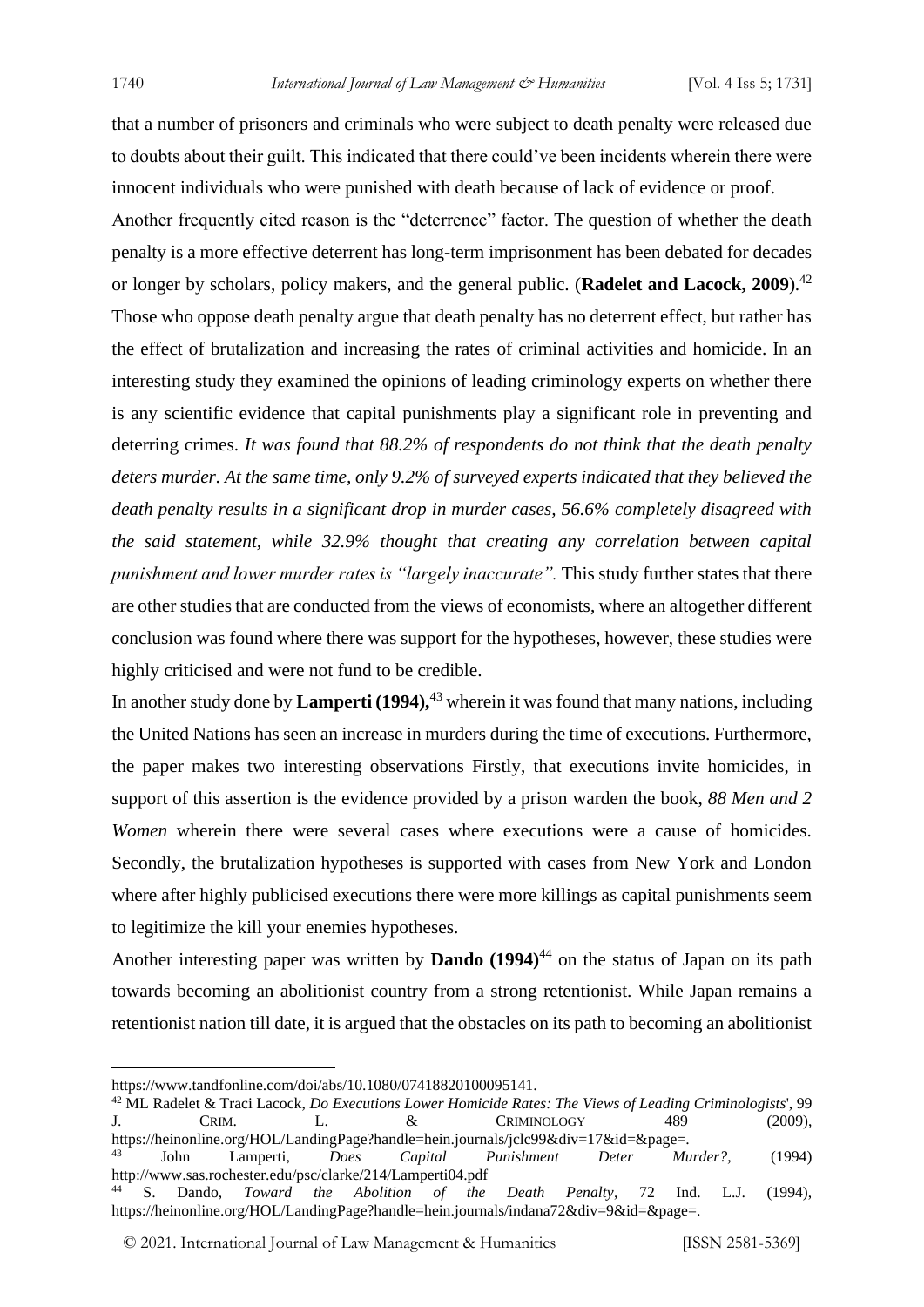lies in lack of awareness among the citizens, the fact that executions are done in secrecy and kept away from mass media. Public opinion in the nation is 70% against abolition of death penalty. He argues that the reasons for support are strong advocacy for the revenge sentiment but also questions the possible misjudgement, humanistic dignity and morality of capital punishments all in all.

On the other hand, when it comes to the retentionist perspective, the common grounds for arguments range from deterrence, retribution, law and order maintenance (**Zeisel & Gallup, 1989).**<sup>45</sup>

In an interesting study conducted by **Finckenauer, (1988**), the retributive argument is analysed and it was found that individuals or victims and their families usually delve on two different concepts of retribution when it comes to capital punishments. The 'just deserts' argument is based on the psychological reasoning that punishments should be proportionate to the harm that has been inflicted. And the revenge argument is a sentimental argument that asks for vindication. When capital punishment is supported, the most common argument is on retribution and justice.

A rare argument that was found in a paper written by **Whitehead & Blankenship, (2000),**<sup>46</sup> is of incapacitation. The authors of this paper argue that there is an underlying belief that if a murderer of criminal is not punished, there are chances of them repeating the act again. And in order to prevent any future occurrence of the crime, death is the most suited option.

**Kirchmeier (2006)<sup>47</sup>** has argued that when it comes to the identification of crimes and criminals who can be possibly convicted under a death sentence, there has to be some categorisation. "*The Court has emphasized that the application of the death penalty cannot be arbitrary and capricious, and that the death penalty must be administered "in a way that can rationally distinguish between those individuals for whom death is an appropriate sanction*  and those for whom is is not<sup>148</sup>, This consideration becomes especially important today because the global trend is strongly in favour of the abolitionist perspective and the retentionist nations need to be aware in their application of capital punishment. Historically, death penalty has been used for homicidal rapes, murders and espionage, but today as times and crimes progress it seems to be based on individual countries to decide the crimes to be awarded death

<sup>45</sup> Hans Zeisel, *supra* note 40.

<sup>46</sup> JOHN WHITEHEAD & MICHAEL BLAKENSHIP, *THE GENDER GAP IN CAPITAL PUNISHMENT ATTITUDES: AN ANALYSIS OF SUPPORT AND OPPOSITION,* 25 AM. J. CRIM. JUST. (2000), HTTPS://LINK.SPRINGER.COM/ARTICLE/10.1007/BF02886807.

<sup>47</sup> Jeffrey Kirchmeier, *Casting a Wider Net: Another Decade of Legislative Expansion of the Death Penalty in the United States*, 34 PEPP. L. REV. 1 (2006), https://heinonline.org/HOL/LandingPage?handle=hein.journals/pepplr34&div=9&id=&page=. <sup>48</sup> Spaziano v. Florida, 468 U.S. 447, 460 (1984).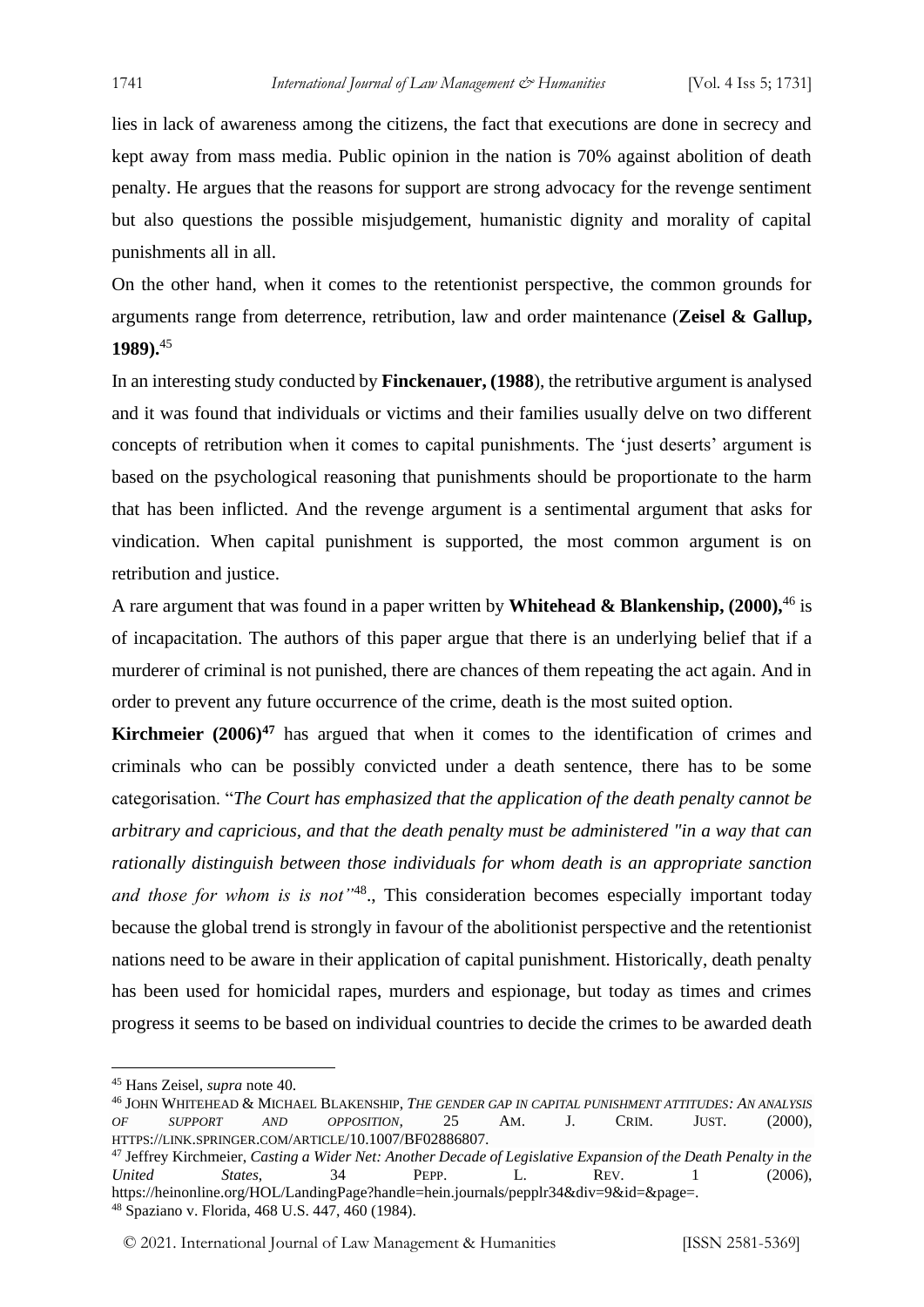penalty.

#### **(B) Indian Perspective**

India is one of the strongest democracies that is a retentionist till date after the United States. While there is significant research available on the retentionist perspective of capital punishments in India, it still remains unclear as to whether the Indian demographic, till date, in the 21st century after the Nirbhaya judgement remains a strong advocate of the view.

In a research paper by **Blackshield (1979)** it is argued that India cannot adopt the abolitionist view due to the diversity that the country boasts. It is argued that since India is large in size and diversity, retributive and harsh punishments prove to be the best ways to manage the delinquent population. Interestingly, the same paper states that during the ancient times, Hindu humanitarianism led to efforts to abolish death penalty. While the retention of capital punishment was a stance that was strongly asserted in India, there were two recommendations that were propounded, one that offenders under 18 years of age shouldn't be subject to death penalty, and two there has to be a legal provision which requires the courts to enlist the reasons for awarding death penalty. Moreover, the paper gave a reasoning to support capital punishment that was particular to the Indian circumstances. It was argued that while a large number of murders are a result of sudden passion, many are cruel in execution and diabolical in conception. The western approach views them as only passionate motivation and this perspective cannot be followed in India. Further the paper discusses a number of Indian cases where death penalty was awarded.

A study by **Swathi and Roja (2018)**<sup>49</sup> is a critical analysis of capital punishment in India. Herein it is argued that capital punishment needs to be replaced by reformative practices and punishments. The most efficient manner of dong this is to adopt life imprisonment rather than capital punishment, which is far more effective and less expensive than death penalty. This paper expresses the support for Indian experts to adopt an abolitionist purview.

*Abolishing the Death Penalty: Why India Should Say No to Capital Punishment*, is a book by Gopalkrishna Gandhi (2016)<sup>50</sup> which provided the insights of leading criminologists, human rights activists, scholars and jurists on capital punishments. The major drawback of the book, according to me, is the lack of involvement of the opinion of the general public. However, the book has provided a very strong foundation and explanation of how India should become a abolitionist nation as soon as possible because of the unequivocal application in the unequal

<sup>49</sup> M. Swathi and K. Roja, *A Critical Study on Capital Punishment in Indi*a, 120 INTL J. PURE & APPLIED MATHEMATICS (2018), https://acadpubl.eu/hub/2018-120-5/1/98.pdf

<sup>50</sup> GOPALKRISHNA GANDHI, ABOLISHING THE DEATH PENALTY: WHY INDIA SHOULD SAY NO TO CAPITAL PUNISHMENT ( Rupa Publications India 2016).

<sup>© 2021.</sup> International Journal of [Law Management & Humanities](https://www.ijlmh.com/) [ISSN 2581-5369]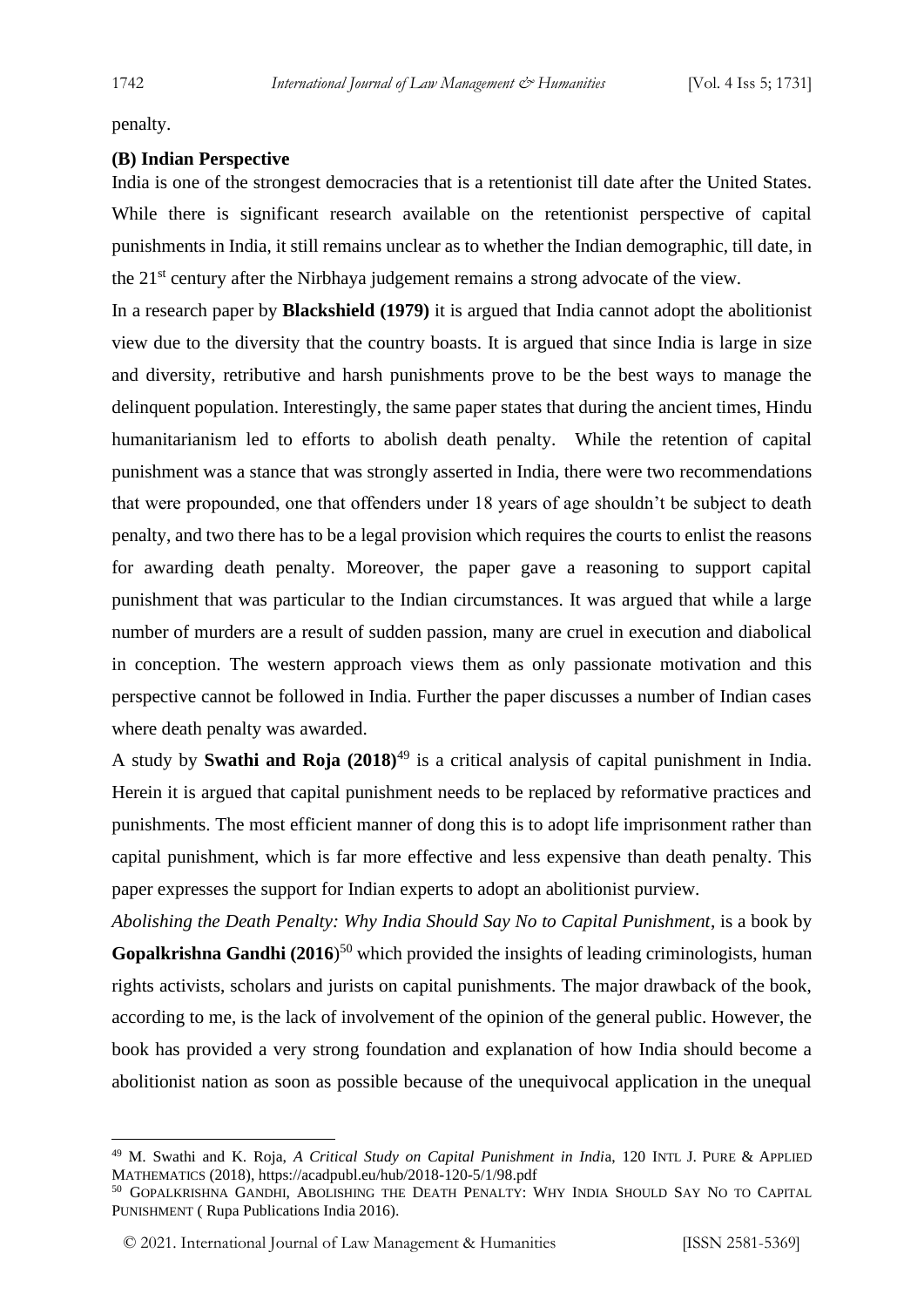society that we live in. He provides a very detailed description of how various considerations such as caste, status, economic background also play a role.

A report published by NLU, Delhi under **Project 39(a) (2016)**<sup>51</sup> called the Death Penalty Report, India provided the backgrounds of the prisoners who were on death row and throws light on their narratives. Many of the prisoners claim their innocence and their position in terms of having no option or safeguard except the justice system of our nation. The argument produced by this report is of the excessive time taken for mercy pleadings, based on empirical evidence. On an average reaching the Supreme court on a mercy petition takes over 2 years. The report also asserts that most of the sentences have been given for murder simpliciter, and secondly to sexual offences. This report provides the opportunity for us to understand the purview of the other side, the probable innocent prisoners who are now helpless with no other option but to wait. This is one of the significant arguments made in opposition of capital punishment, the penalty of death, custodial torture and waste of time of probable innocent prisoners on death row.

In conclusion, it can be noticed that the global trend is strongly in favour of capital punishment being abolished worldwide. While death penalty remains an issue of controversy, different countries have waxed and waned it in their specific ways. (**Thiel, 2019)**<sup>52</sup> This review of literature provides an overview of the international perspective as well as the Indian retentionist view and allows us to compare trends.

# **VIII. METHODOLOGY**

#### **(A) Statement of the Problem**

The statement of problem is that there exists no conclusive research on the opinion of the Indian demographic on capital punishment and trends. Furthermore, after the Nirbhaya hanging there is no conclusive research on the topic of death penalty. There is an abrupt need to find out the public opinion in India on capital punishment and try to maintain human rights in the country. This study will aid in forming the Indian public opinion on capital punishment and add significantly or create a foundation for further research. This is the rationale and the problem the study seeks to solve.

#### **(B) Scope of the study**

The scope of this study can be divided into two aspects:

© 2021. International Journal of [Law Management & Humanities](https://www.ijlmh.com/) [ISSN 2581-5369]

<sup>51</sup> *Death Penalty India Report, supra* note 17.

<sup>52</sup> Lexi Thiel, *supra* note 34.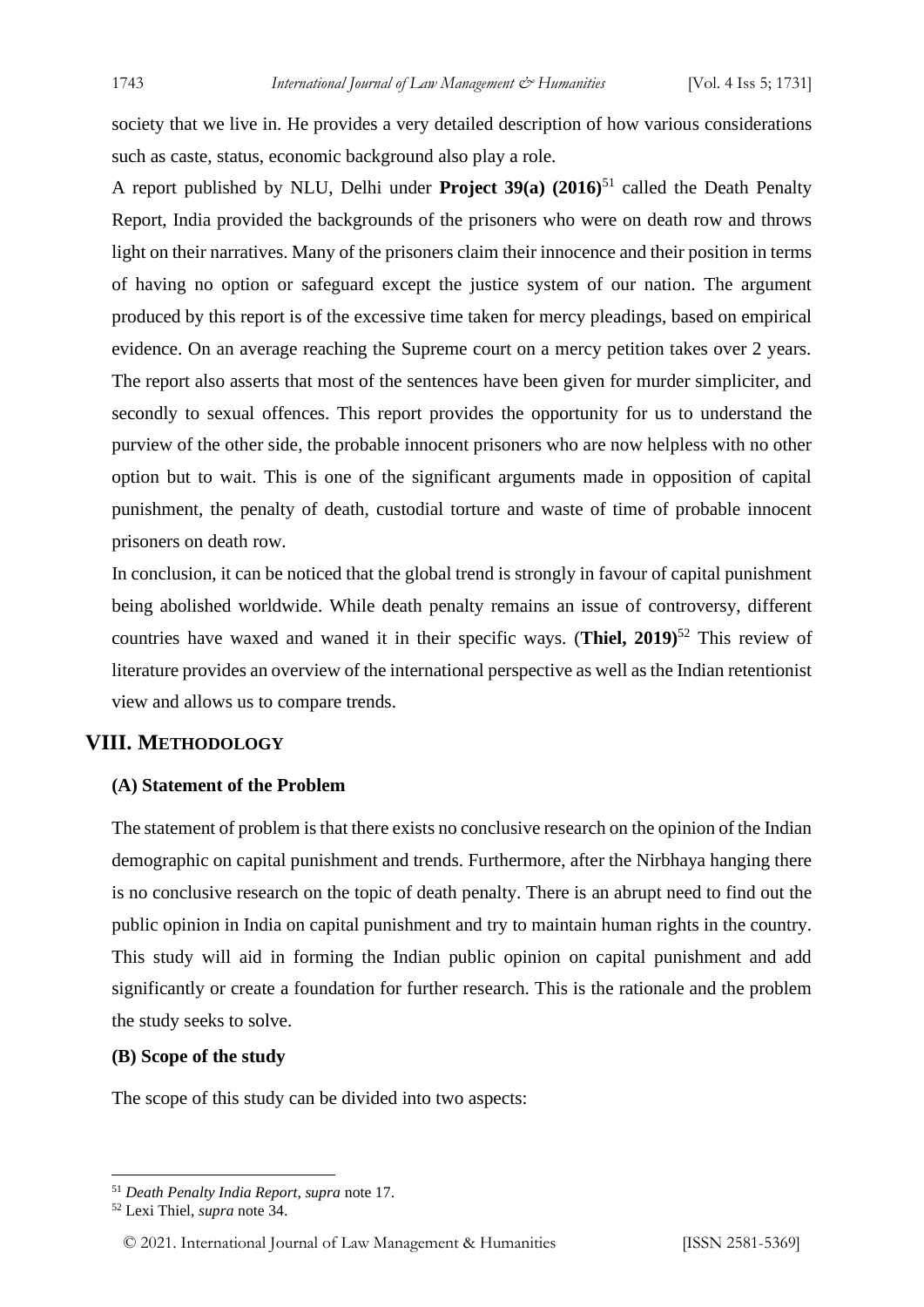- This study aims to analyse the status of capital punishment in India, the dynamic that exists between the morality of the act of death penalty and its legality in India, the international perspective of capital punishment and the existing trends. This is done above using doctrinal research.
- The study further aims to circumference the notions and opinions on various aspects of capital punishment among the Indian demographic. Hence, the scope of this study involves understanding and analysing the opinions of a random sample of 80 participants belonging to the three states of Gujarat, Maharashtra and Kerala using exploratory and empirical research.

### **(C) Objectives of the Study and Research Questions**

The objectives of this study are threefold:

- **To establish the dynamic between the morality and legality of capital punishment in India.**
	- Q. What is the status of capital punishment in India?
	- Q. What are the international trends and perspective on capital punishment?
	- Q. Are there any similarities between Indian and International trends?
- **To analyse the opinions of the Indian demographic on various aspects of capital punishment.**

Q. What is the attitude of the Indian demographic on various aspects of capital punishment such as its morality, its deterrence power, what are the reasons to abolish death penalty, etc.?

Q. Are there any correlations between factors such as age, gender and views on capital punishment and do they correlate with the existing international trends?

• **To examine if India is ready to adopt an abolitionist stance on capital punishment.**  Q. Based on research and survey analysis, is India ready to abolish capital punishment completely?

#### **(D) Hypothesis**

The hypotheses of the study is:

**Recent global backlash and moratorium against capital punishment will lead to extinction of support for capital punishment in India.**

#### **(E) Research Design**

This study involves an assessment of the dynamics between the morality and legality of capital punishment in India through a descriptive and exploratory method of research.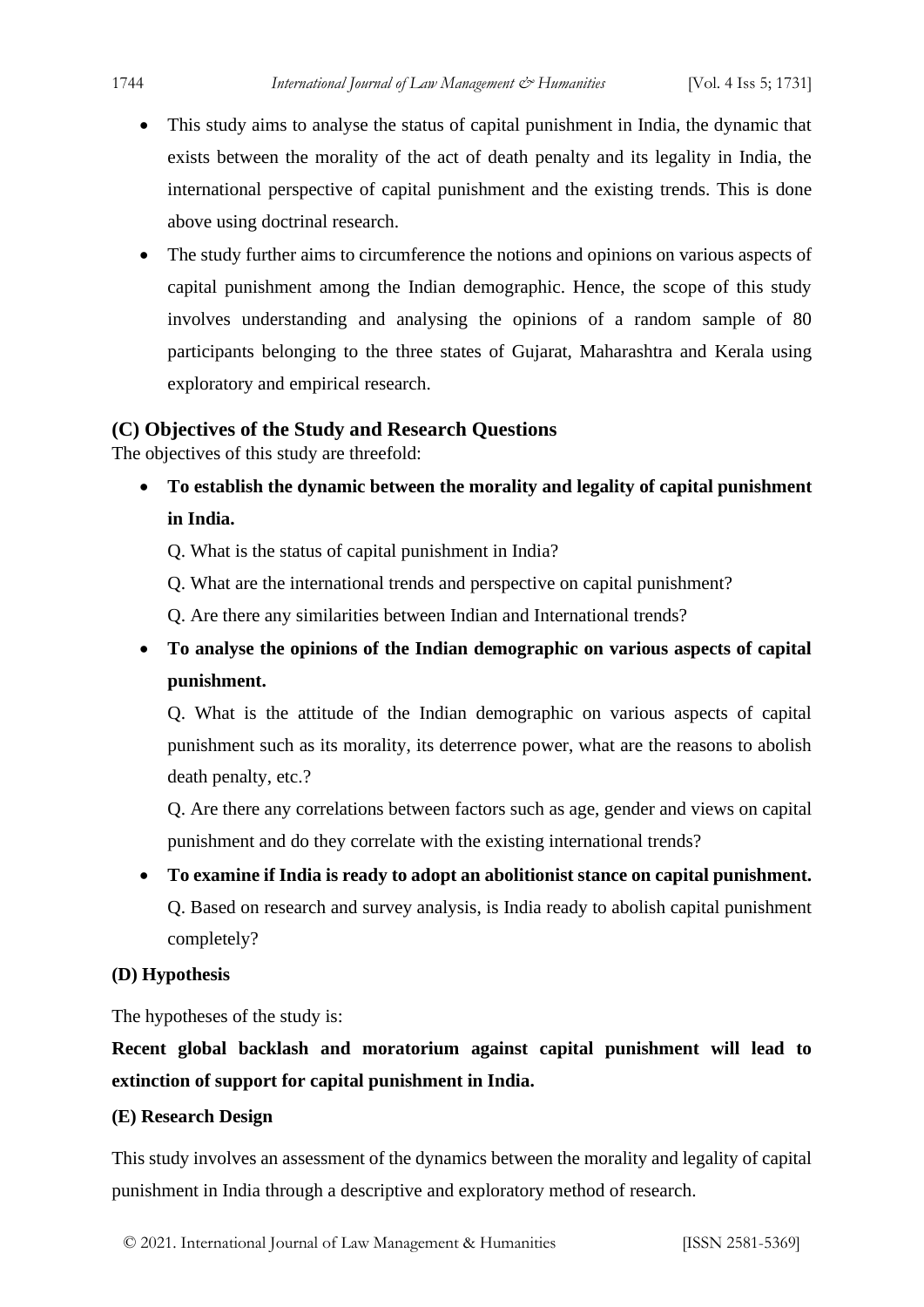*Exploratory research* is a preliminary study of an unfamiliar problem about which little or no data is available. Here, very little data is available on the attitudes of the general Indian demographic on capital punishment in recent times, especially after the Nirbhaya judgement after which the UN issued a moratorium against it.

*Descriptive method* is used to provide an in-depth understanding of the existing research to better understand the problem and its solutions. Here, many aspects of the study have been thoroughly studied previously and is used to draw out trends and conclusions.

*Cross-Sectional research design* has been adopted, because the study comprises of participants from diverse age groups and genders studied at a single point of time. Furthermore, it is an attempt to comprehend and provide a thorough purview of the participants views on capital punishment and number of comprehensive outcomes will be researched all at once and this study can be used as a starting ground for further research.

Qualitative research method aims to draw information from journals, books, newspaper articles, websites. Quantitative method has been employed through surveys. The Research design will play a major role in understanding and analysing the perspective of the Indian demographic on death penalty, establish a link with the laws around death penalty in India and the moral and social issues surrounding the same. Furthermore, the study aims to explore if India can adopt an abolitionist stance as that is the prominent trend worldwide.

#### **(F) Data Sources and Methods**

This research paper involves a combination of primary and secondary data. Primary data collected from structured questionnaire and other secondary data from sources such as books, journal articles, newspaper articles, websites and reports.

Further, as mentioned above the paper consists of a mix of data collected from qualitative and quantitative to provide a comprehensive analysis. Qualitative data is collected from secondary sources such as journal articles, newspaper articles, websites and other relevant sources to express the ideal definitions and notions existent in the discourse of capital punishment. Quantitative data has been collected from the questionnaire that was filled by the respondents to create a tabular and graphical representation of the responses and analyse and interpret them.

#### **(G) Sampling Design**

The research study was conducted using a Random Sampling Design for collection of data for the questionnaire, and the data has been collected from all possible respondents in the cities selected to be surveyed upon (Gujarat, Maharashtra and Kerala), as was feasible to the researcher. In addition, there also has been the application of Snowball Sampling, whereby Google Forms were forwarded by the respondents to their relatives and friends in order to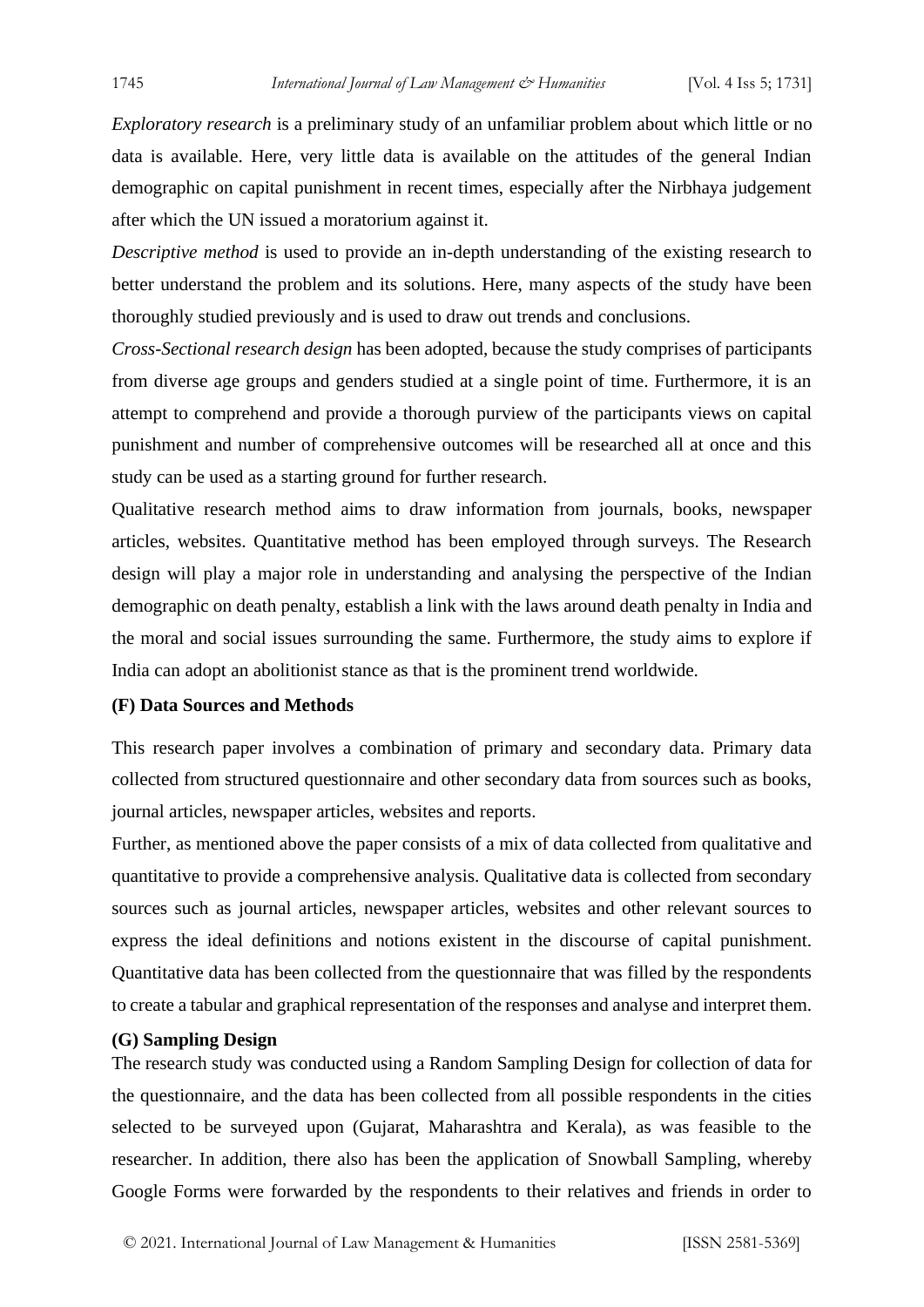provide for a larger respondent population.

#### **(H) Data collection**

Data has been collected from 80 respondents spread across the three states of Gujarat, Maharashtra and Kerala from various age groups, though the means of Google Forms sent across and distributed through various social media platforms.

The tool for data collection has been the survey method which consisted of a questionnaire of 14 questions covering the different aspects of the dialogue around capital punishment. The aim is to provide an overview of the opinions and attitudes of the Indian people on the different questions that are posed on this topic. The questionnaire was sent through the means of google forms and was intended to cover as diverse viewpoints as possible.

Apart from this doctrinal research has also been conducted by analysing the various articles, journals, books and reports available and comparing them thereby establishing different viewpoints and conclusions.

#### **(I) Research Setting**

The research setting of this study is spread across India in the three states of Gujarat, Maharashtra and Kerala. A total of 80 respondents were surveyed, belonging to a diverse background, age group, gender and other aspects

### **IX. DATA ANALYSIS AND INTERPRETATION**

#### **1:**



**Graph 1.1** Bar graph representing the number of participants in each age group.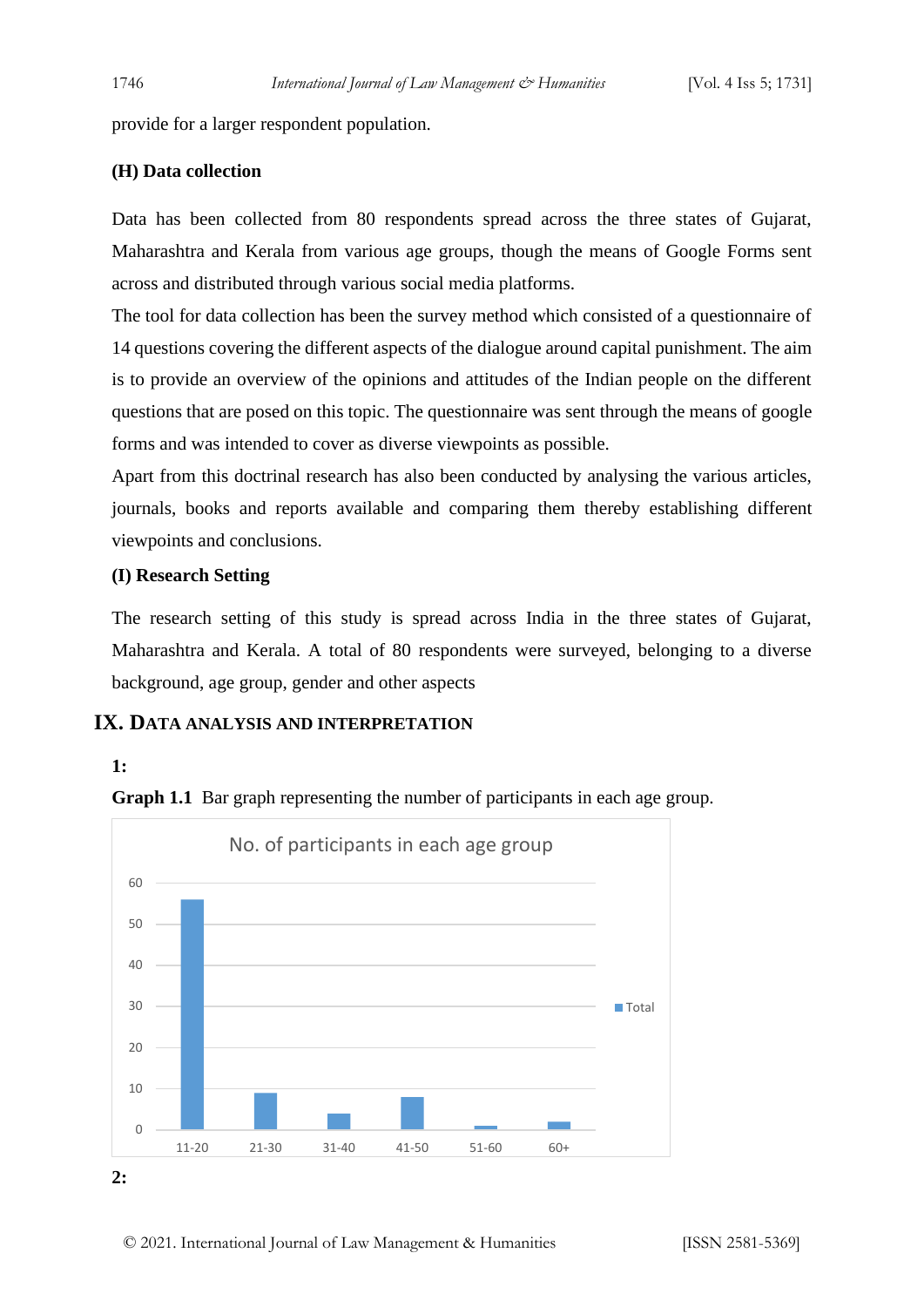

**Graph 2**.1 Bar graph representation of the number of participants in each gender.

#### **Interpretation**

In order to provide a comprehensive analysis and interpretation of data, it is important to have an understanding of the composition of the respondents which is clearly provided by graphs 1 and 2. The respondents that have participated in the survey, can be divided on the basis of their age and gender. It can be seen that the participants surveyed are divided into *six age groups, where majority of the participants being to the young demographic belonging to the 11-20 age group and the lowest to the 50-60 age group.* Further, the population of the survey is divided on the basis of their gender, with **37 women and 41 men and 2 belong to the third gender**. This is the description of the population of the survey.

**Graph 3.1.** Graphical representation of responses based on gender of the question do you believe in the power and authority of capital punishments.

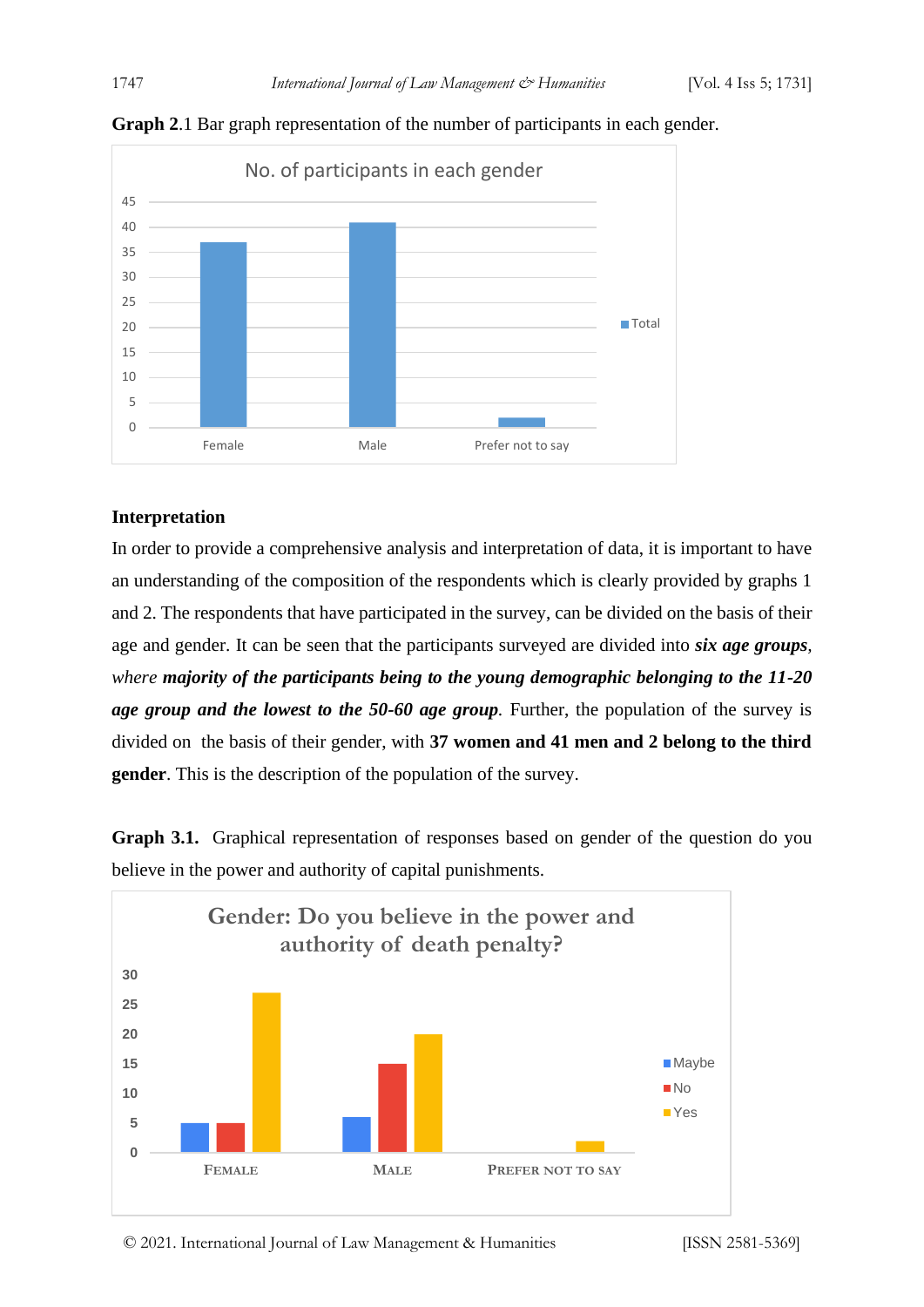**Table 3.1.** Tabular representation of responses based on gender of the question do you believe in the power and authority of capital punishments.

| Gender: Do you believe in the power and<br>authority of capital punishments? |              |           |     |                       |
|------------------------------------------------------------------------------|--------------|-----------|-----|-----------------------|
|                                                                              | <b>Maybe</b> | <b>No</b> | Yes | Grand<br><b>Total</b> |
| <b>Female</b>                                                                | 5            | 5         | 27  | 37                    |
| <b>Male</b>                                                                  | 6            | 15        | 20  | 41                    |
| Prefer not to say                                                            |              |           | 2   | ⌒                     |
| <b>Grand Total</b>                                                           | 11           | 20        | 49  | 80                    |

Graph 3.1 is a graphical representation of the number of individuals who believe in the power and authority of capital punishments and those who do not. The trend that we can observe is a significant number of women, 72% (27) of women strongly believe that capital punishments do hold the power and authority till date. On the other end of the spectrum, majority of the males 48% (20) believe the same. In finality majority of the population, 58.75% (49) believes that capital punishments till date hold the power and authority and can be a major method to deter crime. The two individuals of the third gender also believe in the importance of capital punishments as a method of deterring crime.

**Graph 3.2.** Graphical representation of responses based on age group of the question do you believe in the power and authority of capital punishments.



**Table 3.2**. Tabular representation of responses based on age groups of the question do you believe in the power and authority of capital punishments.

| Age Group: Do you believe in the power and |       |    |     |                    |
|--------------------------------------------|-------|----|-----|--------------------|
| authority of capital punishments?          |       |    |     |                    |
|                                            | Mavbe | No | Yes | <b>Grand Total</b> |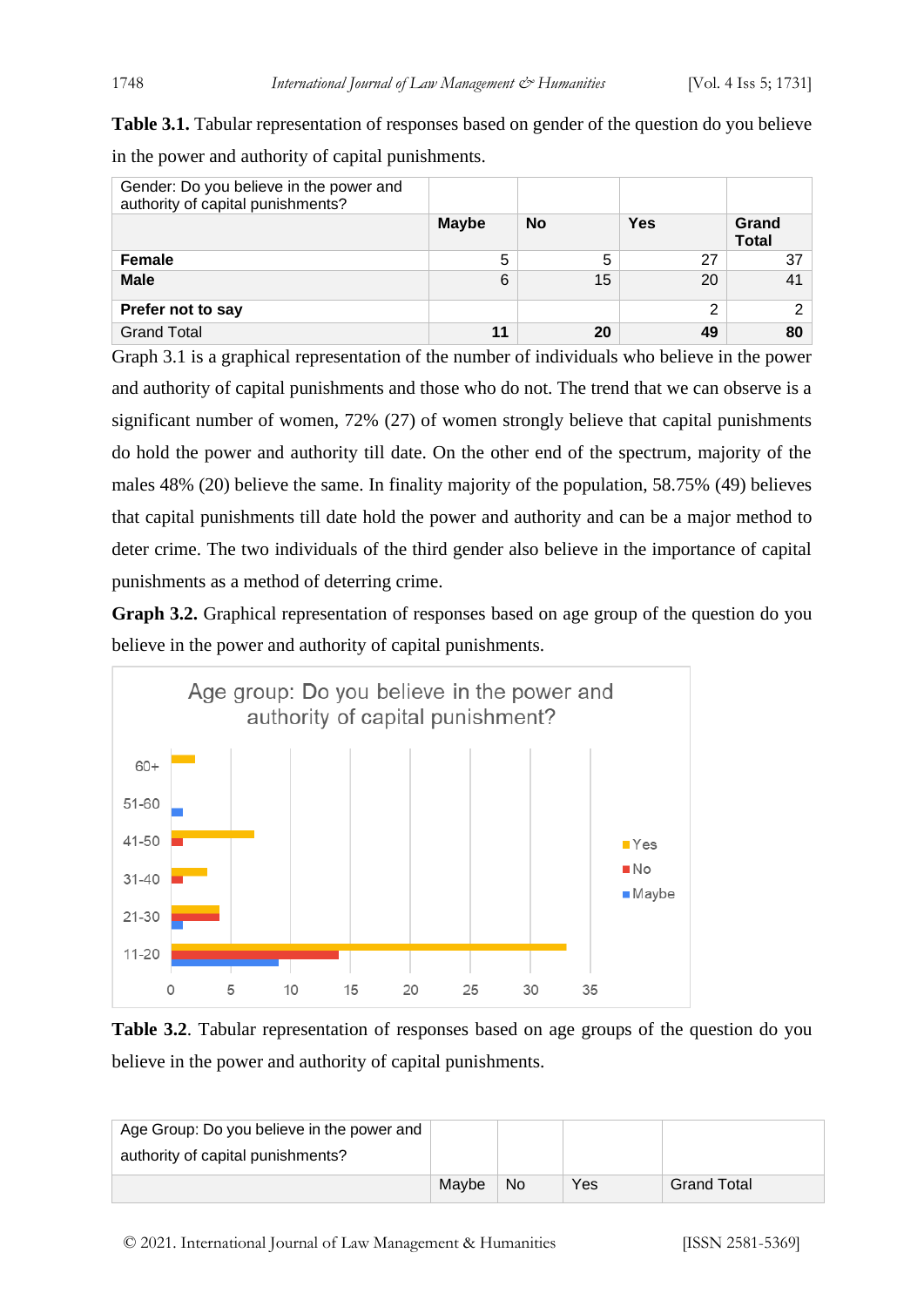| $11 - 20$          | 9  | 14             | 33             | 56             |
|--------------------|----|----------------|----------------|----------------|
| $21 - 30$          |    | $\overline{4}$ | $\overline{4}$ | 9              |
| $31 - 40$          |    |                | 3              | 4              |
| 41-50              |    | 1              | $\overline{7}$ | 8              |
| 51-60              |    |                |                |                |
| $60+$              |    |                | $\overline{2}$ | $\overline{2}$ |
| <b>Grand Total</b> | 11 | 20             | 49             | 80             |
|                    |    |                |                |                |

Graph 3.2 visually represents the number of people who believe in the power and authority of capital punishments and those who do not. We can clearly see a trend amongst the young demographic of ages 11-20 who strongly believe in the power an authority of capital punishments. About 58.9% of the individuals of 11-20 age group believe in the power of capital punishments, which is a majority of the demographic. This support is found in 61% of the total population. The senior demographic, 60+ also believes in the power capital punishments. However, the middle age from 21-50 we see a slightly different trend where there are advocates for lack of power and authority of capital punishments amounting to 28% of the total middle population.

#### **Interpretation**

We can see that there is a majority belief in the power and authority of death penalty. Even today, people believe that there is a strength in death punishment that other punishments do not possess. Interestingly, it is the youngsters that believe in their power. This correlates with the recent trend existing in the west, where the younger generation is more supportive of the power of death penalty propounded by Borg, 1997. Secondly when it comes to genders, women believe more in the power of capital punishments than men, but the difference is not very large between men and women.

**4: Graph 4.1.** Graphical representation of responses based on gender, to the question, Do you believe that capital punishments deter crime.



© 2021. International Journal of [Law Management & Humanities](https://www.ijlmh.com/) [ISSN 2581-5369]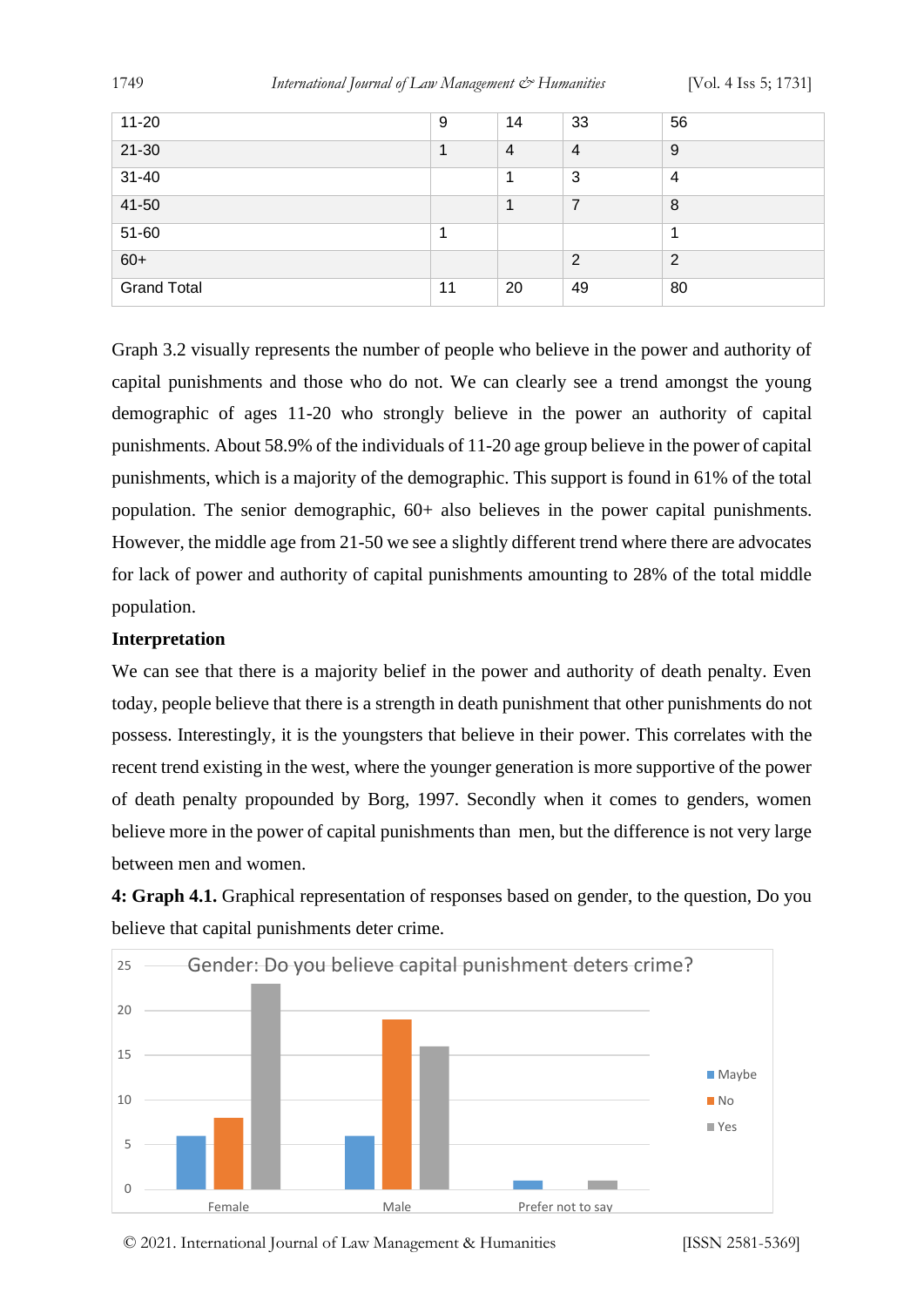**Table 4.1.** Tabular representation of responses based on gender, to the question, Do you believe that capital punishments deter crime.

| Count of Do you believe that capital<br>punishments play a major role to<br>deter crimes? |              |           |     |                    |
|-------------------------------------------------------------------------------------------|--------------|-----------|-----|--------------------|
|                                                                                           | <b>Maybe</b> | <b>No</b> | Yes | <b>Grand Total</b> |
| <b>Female</b>                                                                             | 6            | 8         | 23  | 37                 |
| <b>Male</b>                                                                               | 6            | 19        | 16  | 41                 |
| Prefer not to say                                                                         |              |           |     | 2 <sup>1</sup>     |
| <b>Grand Total</b>                                                                        | 13           | 27        | 40  | 80                 |
|                                                                                           |              |           |     |                    |

The graph above represents the number of individuals who believe that capital punishments have the ability to deter crime. In terms of gender, majority women 62% believe death penalty can deter crimes, while majority men 46% believe exactly the opposite, that they do not have such an effect. In total, there is a 50-50 belief in its deterrence power. It is interesting to note that a number of them were not sure about its deterrence power.

**Graph 4.2.** Graphical representation of responses based on age groups, to the question, do you believe that capital punishments deter crime.



**Table 4.2**. Tabular representation of responses based on age groups, to the question, Do you

| Count of Do you believe that<br>capital punishments play a<br>major role to deter crimes? |              |    |            |                    |
|-------------------------------------------------------------------------------------------|--------------|----|------------|--------------------|
|                                                                                           | <b>Maybe</b> | No | <b>Yes</b> | <b>Grand Total</b> |
| $11 - 20$                                                                                 |              | 18 | 27         | 56                 |
| $21 - 30$                                                                                 |              | 5  | 2          | 9                  |
| $31 - 40$                                                                                 |              | 2  | ◠          | 4                  |

believe that capital punishments deter crime.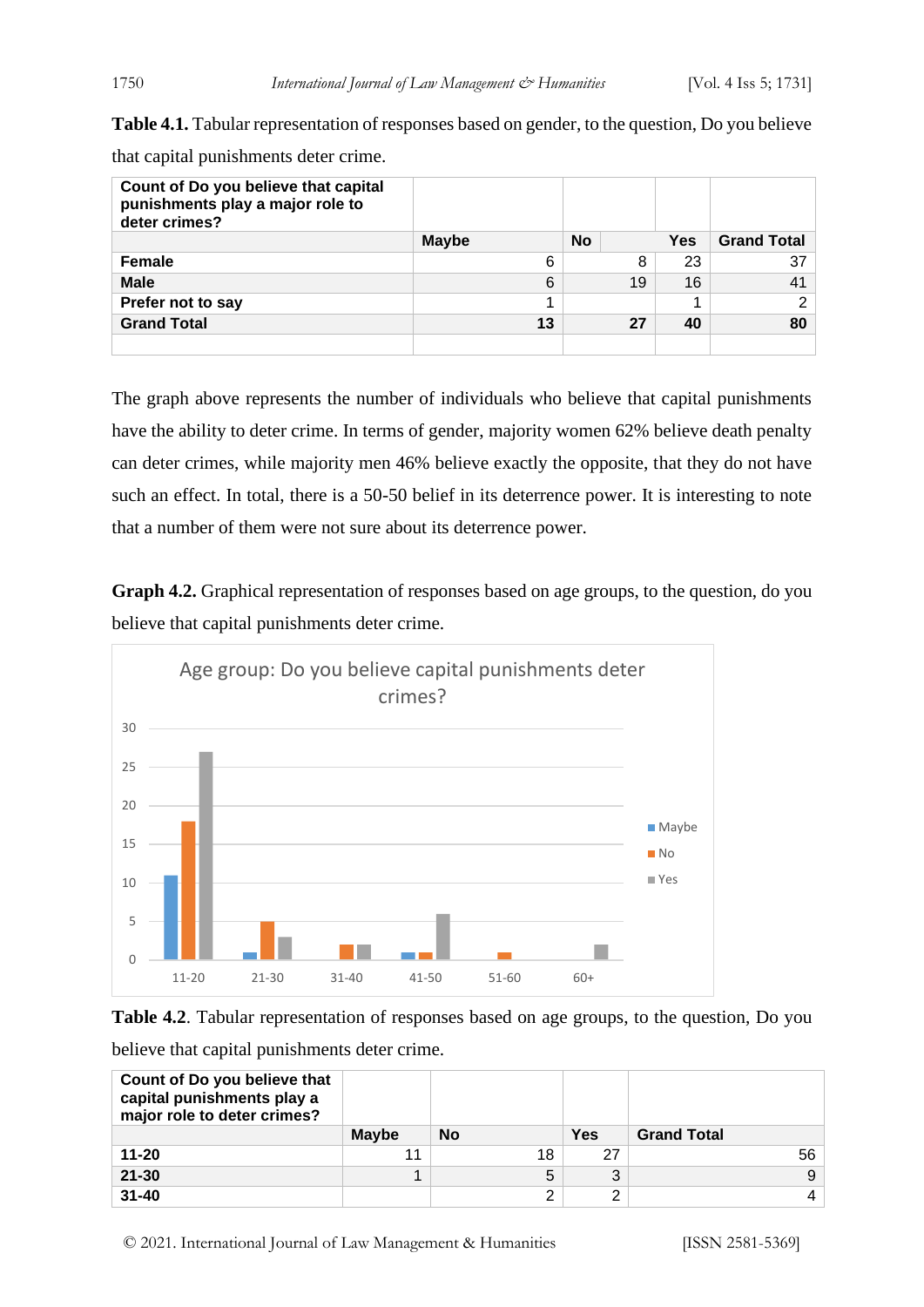| 41-50              |    |    |    | O  |
|--------------------|----|----|----|----|
| 51-60              |    |    |    |    |
| $60+$              |    |    |    | ⌒  |
| <b>Grand Total</b> | 13 | 27 | 40 | 80 |

In Graph 4.2. we can see that majority of those belonging to the younger age group, believes in the deterrence power of capital punishments. Almost 48% youngsters in the age group on 11-20 believe in their power, majority do not or are unsure. While in the 21-30 age group, only 33% believe in their deterrence effect. Both the senior citizen respondents also believe in their deterrence power.

#### **Interpretation**

While it has been empirically established that capital punishment has no deterrence effect, and is one of the significant argument in opposition to it, it is interesting to see that there are a significant number of young people who support its deterrence argument, but majority 52% are against it, or unsure. This shows us how the deterrence argument is losing its momentum because of new scientific evidence especially among the 11-30 young age group. This means the younger age group is becoming more aware. While the support still remains strong among the older generation. This could be because of lack of awareness on new findings among the older people.

#### **5:**

**Graph 5.1.** Graphical representation of responses based on gender to the question do you believe the capital punishment is the only way to bring about justice to victims of heinous crimes.



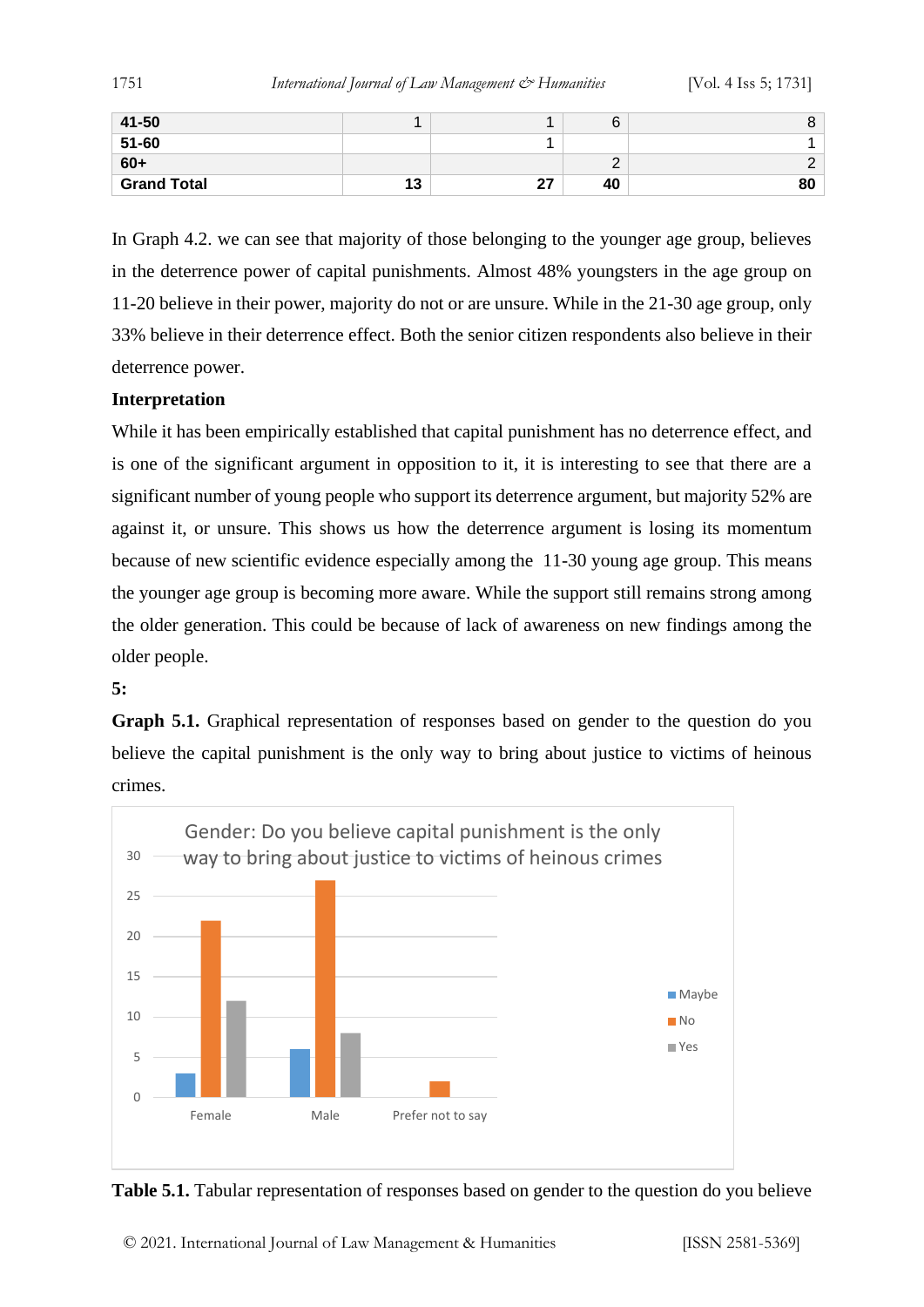| <b>Count of Do you believe</b><br>that capital<br>punishments are the<br>only way to bring about<br>justice to victims of<br>heinous crimes? |              |           |            |                    |
|----------------------------------------------------------------------------------------------------------------------------------------------|--------------|-----------|------------|--------------------|
|                                                                                                                                              | <b>Maybe</b> | <b>No</b> | <b>Yes</b> | <b>Grand Total</b> |
| Female                                                                                                                                       | 3            | 22        | 12         | 37                 |
| <b>Male</b>                                                                                                                                  | 6            | 27        | 8          | 41                 |
| Prefer not to say                                                                                                                            |              | 2         |            | 2                  |
| <b>Grand Total</b>                                                                                                                           | 9            | 51        | 20         | 80                 |

the capital punishment is the only way to bring about justice to victims of heinous crimes.

Graph 5.1. is a representation of the number of individuals who believe that death is the only way to punish offenders of heinous crimes based on gender. However, we see that both men, women and the third gender believe it isn't the only method of punishing heinous crimes. Majority of the respondents, 63% do not believe in death being the only way out.

**Graph 5.2.** Graphical representation of responses based on age group to the question do you believe the capital punishment is the only way to bring about justice to victims of heinous crimes.



**Table 5.2**. Tabular representation of responses based on age group to the question do you believe the capital punishment is the only way to bring about justice to victims of heinous crimes.

| Count of Do you believe that  |  |  |
|-------------------------------|--|--|
| capital punishments are the   |  |  |
| only way to bring about       |  |  |
| justice to victims of heinous |  |  |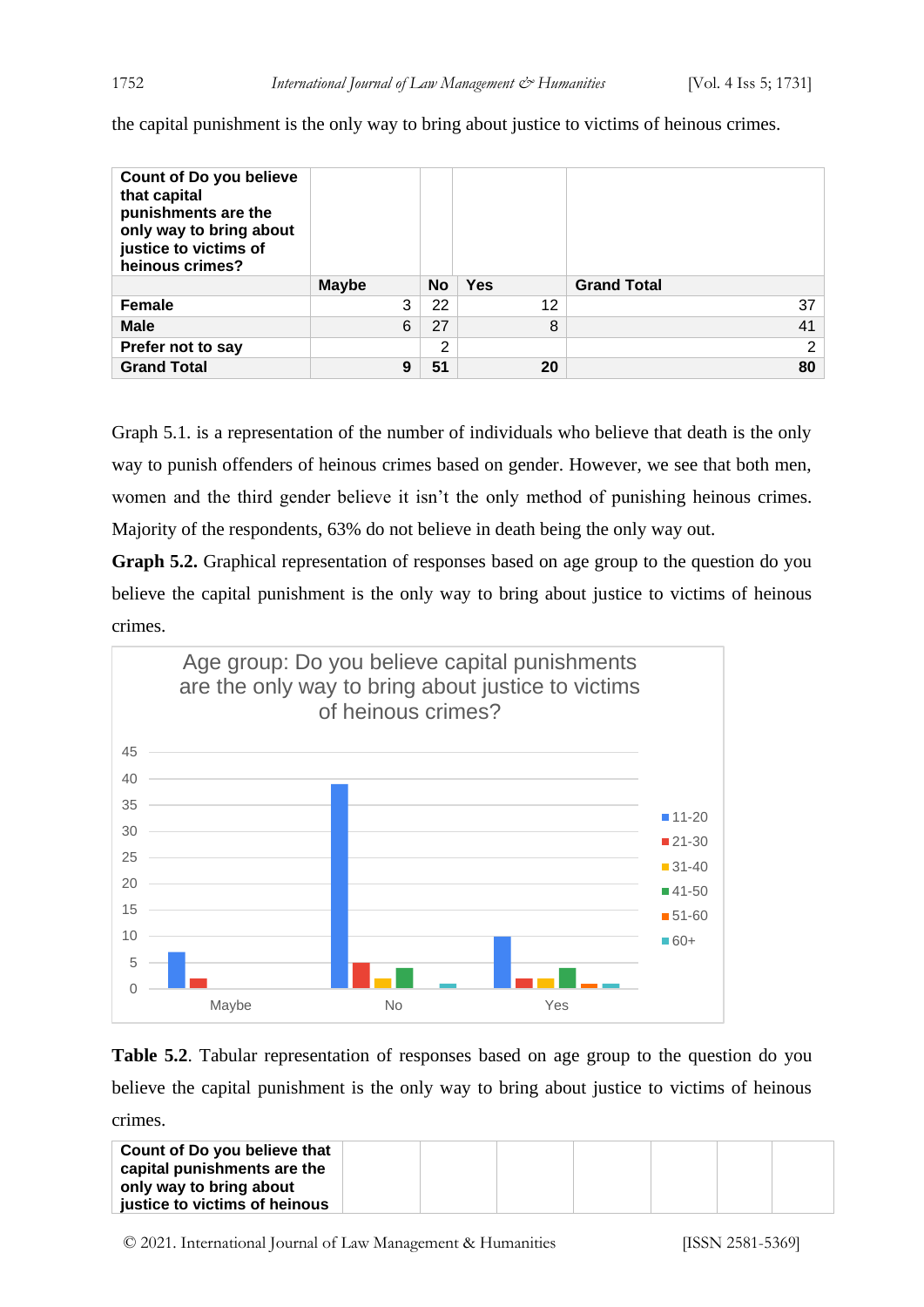| crimes?            |           |           |           |       |           |       |                       |
|--------------------|-----------|-----------|-----------|-------|-----------|-------|-----------------------|
|                    | $11 - 20$ | $21 - 30$ | $31 - 40$ | 41-50 | $51 - 60$ | $60+$ | Grand<br><b>Total</b> |
| <b>Maybe</b>       | ⇁         | っ<br>∠    |           |       |           |       | 9                     |
| <b>No</b>          | 39        | 5         | ◠<br>∠    | 4     |           |       | 51                    |
| <b>Yes</b>         | 10        | 2         | ົ<br>∠    | 4     |           |       | 20                    |
| <b>Grand Total</b> | 56        | 9         | 4         | 8     |           | 2     | 80                    |

In graph 5.2. we can clearly see the existent trend, wherein, between ages 11-30 there is a clear consensus on death penalty not being the only method of punishment for heinous crimes. This group (11-30) who doesn't believe in the validity of death penalty against heinous crimes constitutes almost 55%. However, as me move further done, there is divided opinion.

#### **Interpretation**

The inference that we can draw from the two graphs, is that there is a clear understanding and consensus that death penalty is not the only way. While it may be supported as one of the methods of punishment, there is consensus that there are other ways to punish criminals. This is the idea behind abolishing death penalty, to use other methods of reformative punishment. It is interesting to note that 63% of the respondents believe that there are other ways of punishment. While there has been a support for the power and authority of the punishment, 61%, yet 63% still believe that it is not the only method of deterrence and punishment.

#### **6:**

**Table 6.1.** Graphical representation to the question, what are the crimes heinous enough to be punished by death.

| <b>Crimes</b>                   | No. of affirmative responses |
|---------------------------------|------------------------------|
| <b>Child Rape</b>               | 55                           |
| <b>Terrorism</b>                | 49                           |
| <b>Murder</b>                   | 38                           |
| Rape                            | 50                           |
| Nothing, it should be abolished | 15                           |

#### **Interpretation:**

This table represents the subjective opinions of the participants on which crime are heinous enough to be awarded death penalty. Majority of the participants believe that child rape is an offense that should punished most heavily. As many as 68% respondents are in support of this. Quite interestingly the least number of responses are in favour of murder 47%. While most of the offenses awarded death penalty in countries such as the U.S are homicide related. This is a trend that seems to be due to the complete animal behaviour of human beings in India where there is a rise in the number of sexual offenses against children. Apart from the options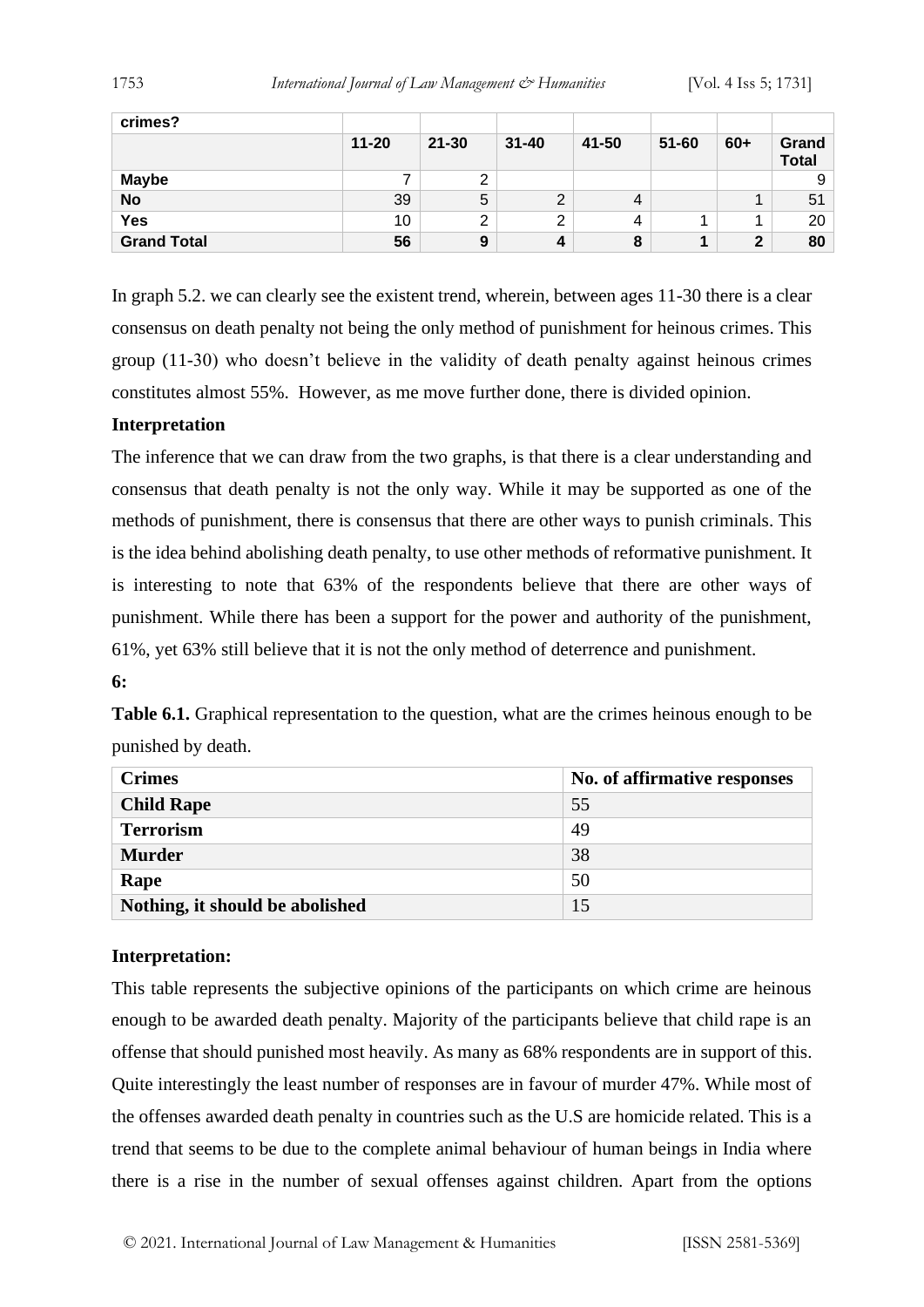mentioned, there were three participants who argued that drug-related offenses should also be punished as they are in 35 other nations of the world. Another prevailing opinion was crimes should be punished only if they are proven.

**7**

**Graph 7.1** Graphical representation of responses based on gender to the question Do you believe reformative means (Community service, rehabilitative sentencing, etc) of punishing crimes are better than such drastic punishments?





| Count of Do you believe reformative means<br>(Community service, rehabilitative sentencing,<br>etc) of punishing crimes are better than such<br>drastic punishments? |               |             |                                |                    |
|----------------------------------------------------------------------------------------------------------------------------------------------------------------------|---------------|-------------|--------------------------------|--------------------|
|                                                                                                                                                                      | <b>Female</b> | <b>Male</b> | <b>Prefer</b><br>not to<br>say | <b>Grand Total</b> |
| <b>Maybe</b>                                                                                                                                                         | 10            | 10          | 2                              | 22                 |
| No                                                                                                                                                                   | 13            | 16          |                                | 29                 |
| <b>Yes</b>                                                                                                                                                           | 14            | 15          |                                | 29                 |
| <b>Grand Total</b>                                                                                                                                                   | 37            | 41          | 2                              | 80                 |

This graph represents the number of individuals who believe that reformative means can be used more effectively than drastic punishments. By an analysis of the graph we can see that while both males and females are in support of reformative means, but an equal number of them are in opposition as well. However, it remains clear that a significant number are unsure  $(27.5).$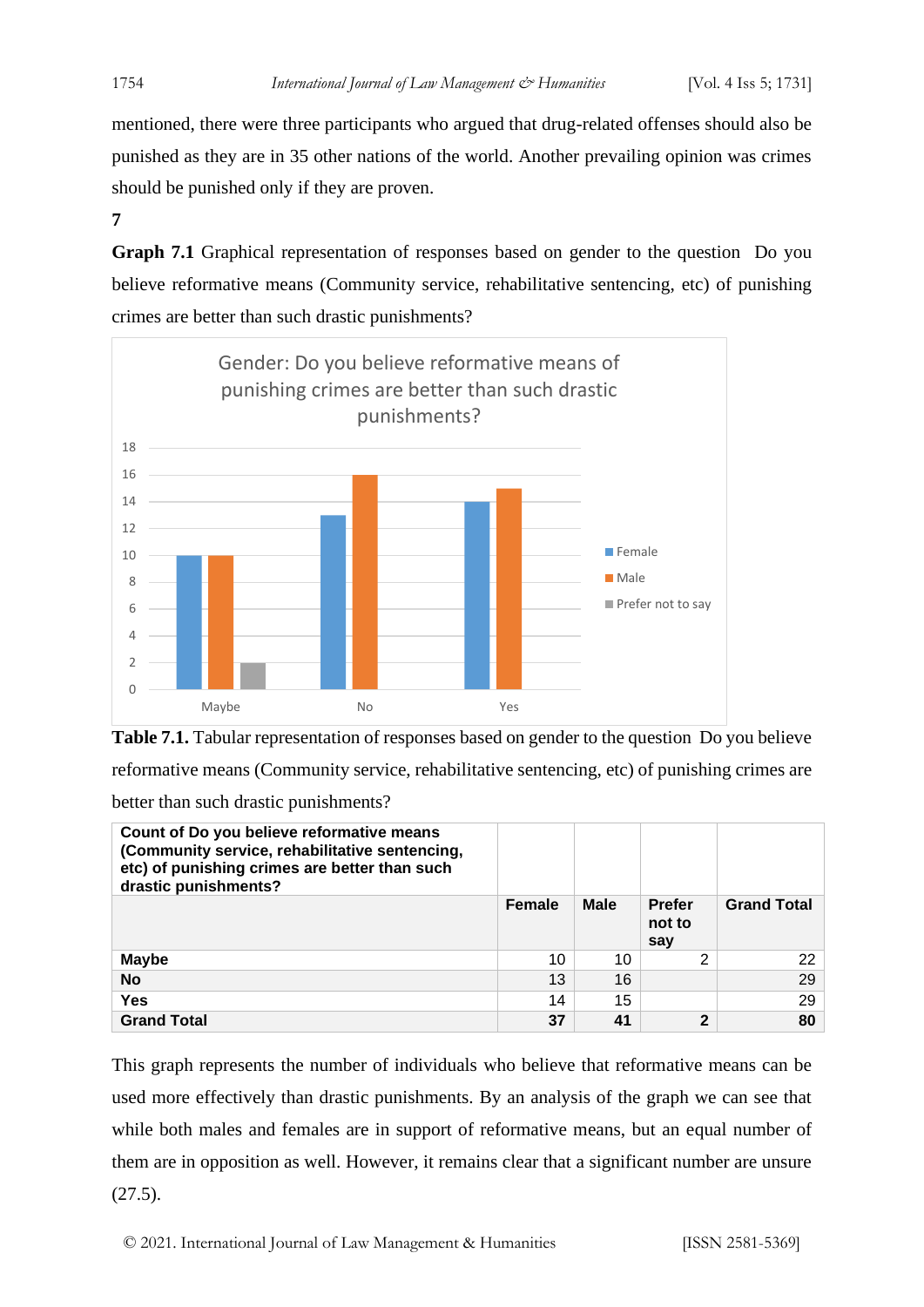**Graph 7.2.** Graphical representation of responses based on age groups to the question Do you believe reformative means (Community service, rehabilitative sentencing, etc) of punishing crimes are better than such drastic punishments?



**Table 7.2.** Tabular representation of responses based on age groups to the question Do you believe reformative means (Community service, rehabilitative sentencing, etc) of punishing crimes are better than such drastic punishments?

With respect to graph 7.2, which represents the opinion on reformative means of punishment based on age groups, it is clear that the greatest support for reformative means lies among the age group of 21-30 years at 55%. However, there lies confusion in support for reformative means over death penalty in almost all age groups, with 11-20 being at the highest.

#### **Interpretation**

In recent times, the support for reformative means of punishments have been gaining immense attention because of their ability to be efficient and effective in the long run. Based on an

| <b>Count of Do you believe</b><br>reformative means (Community<br>service, rehabilitative<br>sentencing, etc) of punishing<br>crimes are better than such<br>drastic punishments? |           |               |                |       |              |       |                       |
|-----------------------------------------------------------------------------------------------------------------------------------------------------------------------------------|-----------|---------------|----------------|-------|--------------|-------|-----------------------|
|                                                                                                                                                                                   | $11 - 20$ | $21 - 30$     | $31 - 40$      | 41-50 | $51 -$<br>60 | $60+$ | Grand<br><b>Total</b> |
| <b>Maybe</b>                                                                                                                                                                      | 19        | 2             |                | 4     |              |       | 22                    |
| <b>No</b>                                                                                                                                                                         | 19        | $\mathcal{D}$ | $\overline{2}$ | 4     |              | C     | 29                    |
| Yes                                                                                                                                                                               | 18        | 5             | 2              | 3     |              |       | 29                    |
| <b>Grand Total</b>                                                                                                                                                                | 56        | 9             | 4              | 8     |              | 2     | 80                    |

understanding of graphs 7.1 and 7.2. we can see that while there is a significant support for reformative means of punishment, 36%, yet there are almost 27% of people who are unsure.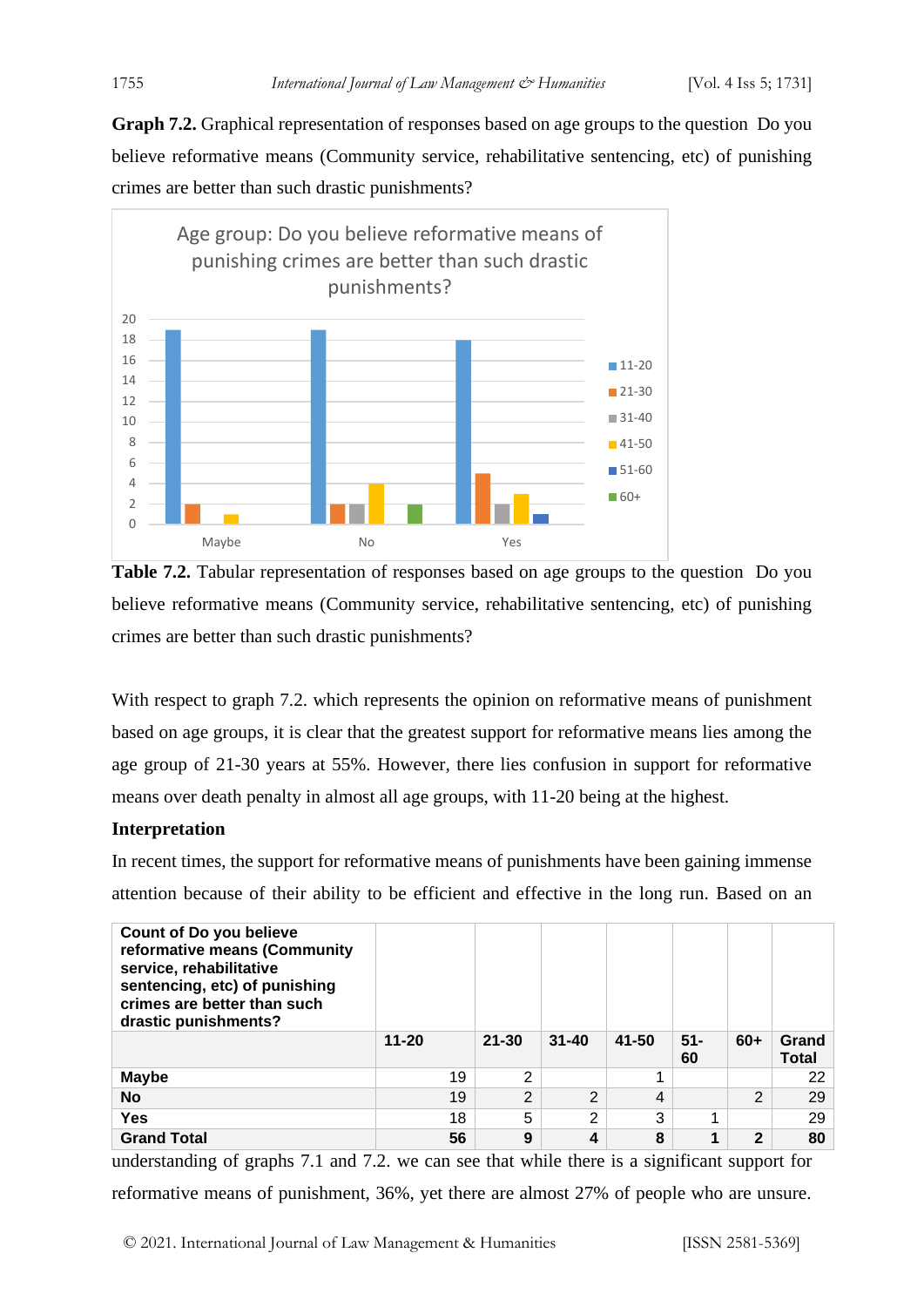This means that complete support for death penalty is a minority opinion. This seems to be taking India and Indian demographic closer to the trend of reformation over death penalty, which is a prevailing international trend as well. This could be due to increasing awareness over human rights issues and global consensus.

**8:**

**Graph 8.1** Graphical representation of responses based on gender to the question 106 countries have completely abolished capital punishment, do you think India should abolish it as well?



**Table 8.1.** Tabular representation of responses based on gender to the question 104 countries

| have completely abolished capital punishment, do you think India should abolish it as well? |  |  |  |  |
|---------------------------------------------------------------------------------------------|--|--|--|--|
|---------------------------------------------------------------------------------------------|--|--|--|--|

| Count of 106 countries have completely<br>abolished capital punishment, do you think<br>India should abolish it as well? |               |             |                      |                    |
|--------------------------------------------------------------------------------------------------------------------------|---------------|-------------|----------------------|--------------------|
|                                                                                                                          | <b>Female</b> | <b>Male</b> | Prefer not to<br>sav | <b>Grand Total</b> |
| <b>Maybe</b>                                                                                                             | 3             | 9           |                      | 12 <sup>1</sup>    |
| <b>No</b>                                                                                                                | 27            | 17          | 2                    | 46                 |
| Yes                                                                                                                      |               | 15          |                      | 22                 |
| <b>Grand Total</b>                                                                                                       | 37            | 41          | 2                    | 80                 |

This Graph represents the number of people who advocate a complete abolition of capital punishment in India on the basis of gender. It is interesting to note that there is a clear consensus in favour of the retentionist view. Majority women, 72% and a significant proportion of men, 41% have shown complete support in favour of death penalty. While there is a proportion of the demographic that supports its abolition, it is a minority.

**Graph 8.2.** Graphical representation of responses based on age group to the question 106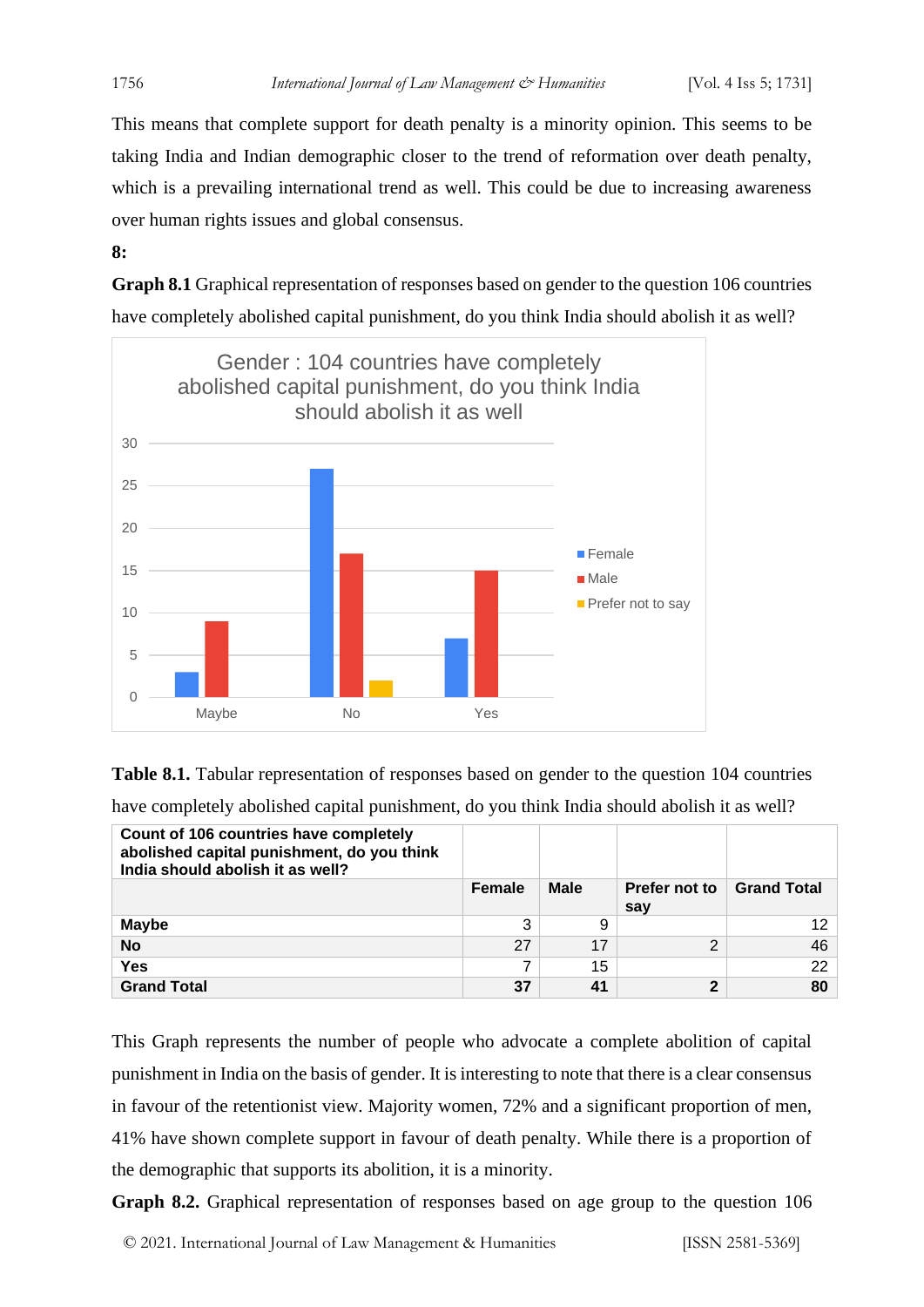countries have completely abolished capital punishment, do you think India should abolish it as well?



Table 8.2. Tabular representation of responses based on age group to the question 106 countries have completely abolished capital punishment, do you think India should abolish it as well?

| <b>Count of 106 countries</b><br>have completely<br>abolished capital<br>punishment, do you<br>think India should<br>abolish it as well? | S         |           |                |       |           |              |                       |
|------------------------------------------------------------------------------------------------------------------------------------------|-----------|-----------|----------------|-------|-----------|--------------|-----------------------|
| <b>Row Labels</b>                                                                                                                        | $11 - 20$ | $21 - 30$ | $31 - 40$      | 41-50 | $51 - 60$ | $60+$        | Grand<br><b>Total</b> |
| <b>Maybe</b>                                                                                                                             | 11        | 1         |                |       |           |              | 12                    |
| <b>No</b>                                                                                                                                | 34        | 3         | $\overline{2}$ | 5     |           | 2            | 46                    |
| <b>Yes</b>                                                                                                                               | 11        | 5         | $\overline{2}$ | 3     |           |              | 22                    |
| <b>Grand Total</b>                                                                                                                       | 56        | 9         | 4              | 8     | 1         | $\mathbf{2}$ | 80                    |

This graph is a representation of the number of people who advocate a complete abolition of death penalty in India on the basis of their age groups. It is interesting to note that majority of the young demographic, 60% is against its abolition. Even the senior citizens are against its complete abolition.

# **Interpretation**

This is one of the defining questions of the research and reflects the prevailing trend in India. We are divided on the issue of weather death penalty should be abolished or not. While there is a significant proportion of people who feel that death penalty should be abolished, 42.5%, yet the majority is in favour of its retention. This could be due to the prevailing belief of its power and authority. And as a research scholar had remarked, the diverse and disparate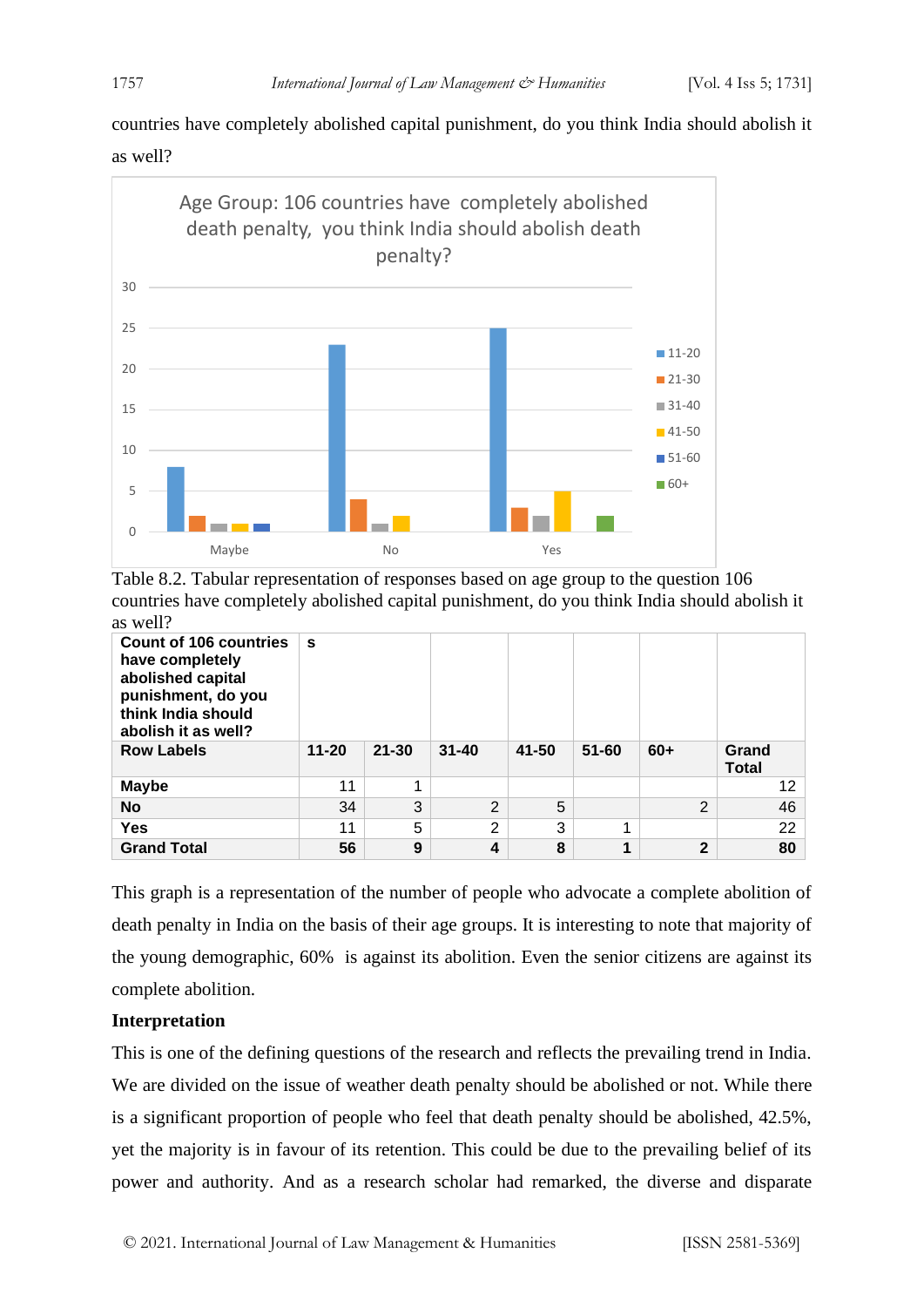backgrounds and beliefs of the Indian people, it was difficult to do away with death penalty, at least for now.

**9.**

**Graph 9.1.** Graphical representation of responses based on gender, to the question, In the recent hanging that took place in the Nirbhaya case, do you believe a death sentence was the best way for the victim and her family to gain justice after seven years?



**Table 9.1.** Tabular representation of responses based on gender, to the question, In the recent hanging that took place in the Nirbhaya case, do you believe a death sentence was the best way for the victim and her family to gain justice after seven years?

| Count of In the recent hanging<br>that took place in the Nirbhaya<br>case, do you believe a death<br>sentence was the best way for<br>the victim and her family to gain<br>justice after seven years? |               |             |                   |                    |
|-------------------------------------------------------------------------------------------------------------------------------------------------------------------------------------------------------|---------------|-------------|-------------------|--------------------|
|                                                                                                                                                                                                       |               |             |                   |                    |
|                                                                                                                                                                                                       | <b>Female</b> | <b>Male</b> | Prefer not to say | <b>Grand Total</b> |
| <b>Maybe</b>                                                                                                                                                                                          | 6             | 6           |                   | 13                 |
| <b>No</b>                                                                                                                                                                                             | 12            | 18          |                   | 30                 |
| Yes                                                                                                                                                                                                   | 19            | 17          |                   | 37                 |

The graph is a representation of the support to death sentence as the punishment of Nirbhaya gangrape convicts based on gender. Here, the trend in terms of gender is while there is a clear support amongst women, at 51%, there is a lack of majority support amongst men at 41%.

**Graph 9.2**. Graphical representation of responses based on age group, to the question , In the recent hanging that took place in the Nirbhaya case, do you believe a death sentence was the best way for the victim and her family to gain justice after seven years?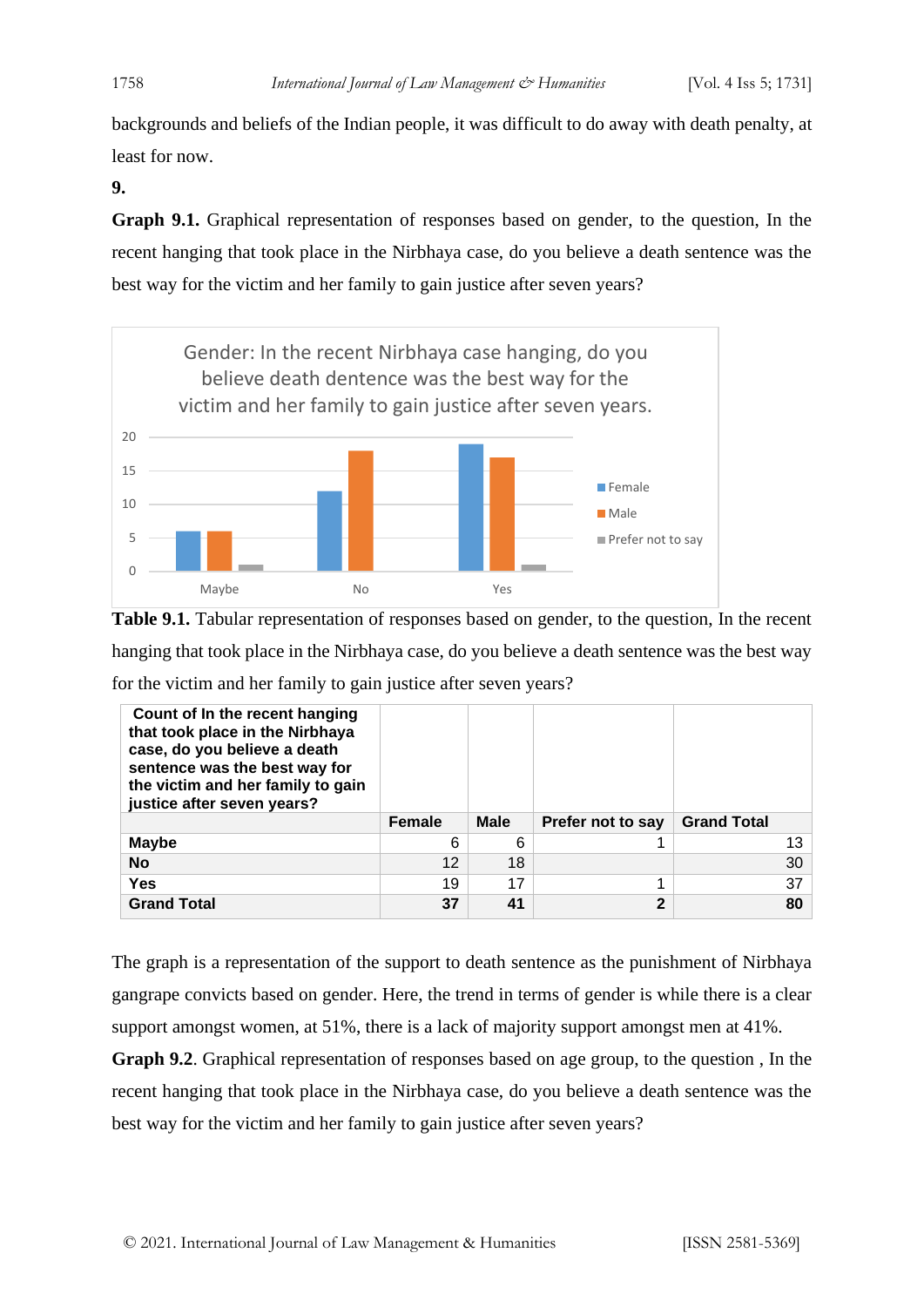

**Table 9.2** Tabular representation of responses based on age group, to the question , In the recent hanging that took place in the Nirbhaya case, do you believe a death sentence was the best way for the victim and her family to gain justice after seven years?

| Count of In the recent hanging<br>that took place in the Nirbhaya<br>case, do you believe a death<br>sentence was the best way for<br>the victim and her family to<br>gain justice after seven years? | $11 - 20$ | $21 - 30$ | $31 - 40$ | 41-50 | $51 - 60$ | $60+$        | Grand<br><b>Total</b> |
|-------------------------------------------------------------------------------------------------------------------------------------------------------------------------------------------------------|-----------|-----------|-----------|-------|-----------|--------------|-----------------------|
| <b>Maybe</b>                                                                                                                                                                                          | 8         | 2         |           |       |           |              | 13                    |
|                                                                                                                                                                                                       |           |           |           |       |           |              |                       |
| <b>No</b>                                                                                                                                                                                             | 23        | 4         |           | 2     |           |              | 30                    |
| Yes                                                                                                                                                                                                   | 25        | 3         | 2         | 5     |           | 2            | 37                    |
| <b>Grand Total</b>                                                                                                                                                                                    | 56        | 9         | 4         | 8     |           | $\mathbf{2}$ | 80                    |

This graph represents the support to death punishment as the punishment to the convicts of Nirbhaya gangrape case in terms of the age groups of the respondents. A defining trend here is support amongst the older generation at 62%, (41-50) of capital punishment for the convicts of a heinous crime. This correlates to the study of Vladimir and Ellsworth, 1974 that the older generation is more supportive of capital punishment than the younger generation as the immediate punishment of extremely heinous crimes.

# **Interpretation**

It is easily inferable that majority of the individuals voted for death penalty for the victims of the Nirbhaya case which was also what the judgement of the supreme court was. The highest support was amongst women, 51% and the older generation, (41-50) 62% .

#### **10:**

**Graph 10.1.** Graphical representation of responses based on gender to the question, Do you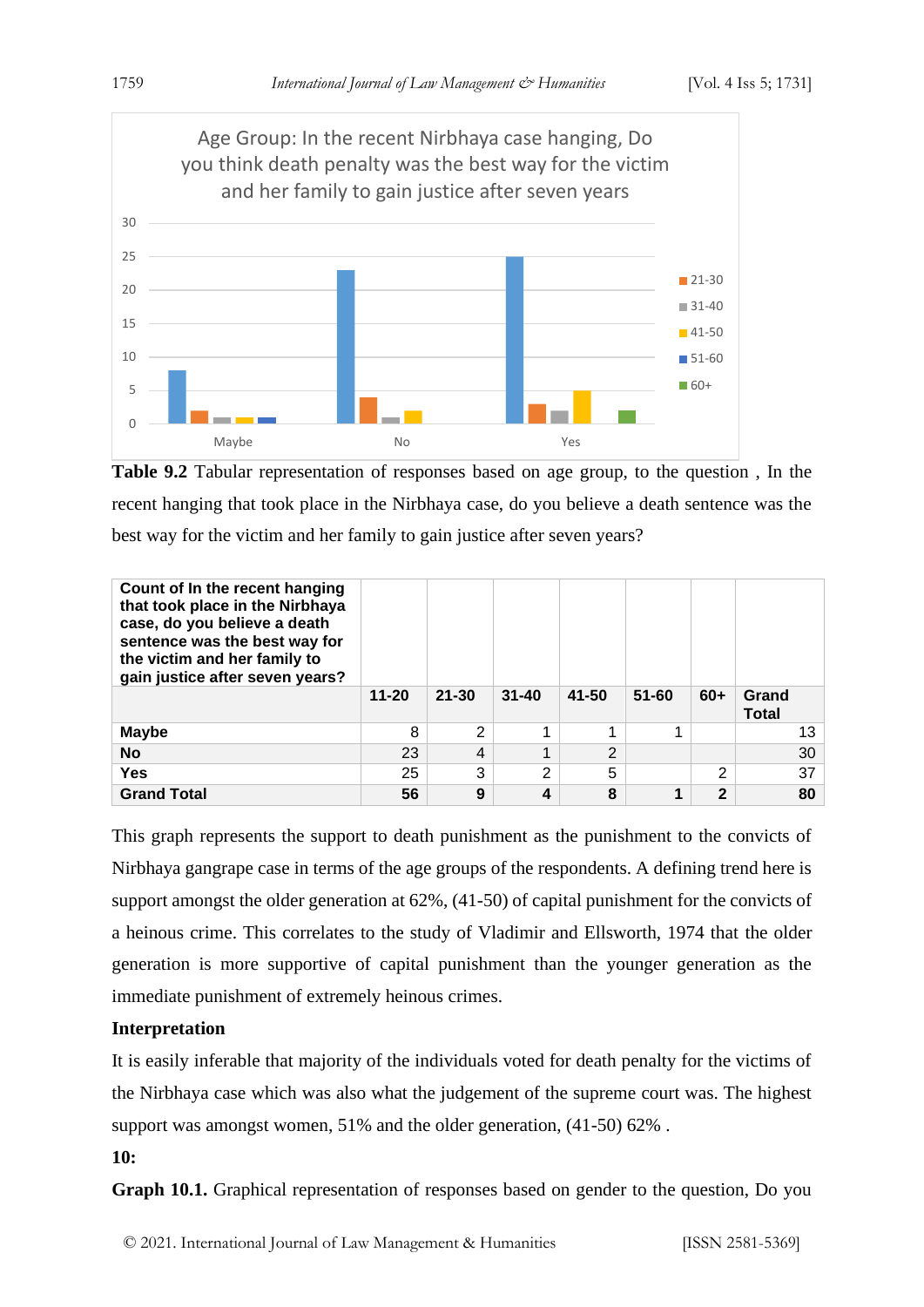## believe capital punishments are grounded in morality?



**Table 10.1.** Tabular representation of responses based on gender to the question, Do you

believe capital punishments are grounded in morality?

| Count of Do you believe capital<br>punishments are grounded in<br>morality? |              |           |            |                    |
|-----------------------------------------------------------------------------|--------------|-----------|------------|--------------------|
|                                                                             | <b>Maybe</b> | <b>No</b> | <b>Yes</b> | <b>Grand Total</b> |
| <b>Female</b>                                                               |              | 14        | 12         | 37                 |
| <b>Male</b>                                                                 | 14           | 12        | 15         | 41                 |
| Prefer not to say                                                           |              |           | 4          | $\overline{2}$     |
| <b>Grand Total</b>                                                          | 25           | 27        | 28         | 80                 |

The graph represents the opinions of the respondents on the morality of capital punishment based on gender. Here the trend that we can derive is that there is a larger proportion of individuals who believe that capital punishment is not grounded in reality or that it may be. The conclusive yes, is only 32% for women and 36% for men.

**Graph 10.2.** Graphical representation of responses based on age group to the question, Do you believe capital punishments are grounded in morality?



**Table 10.2.** Tabular representation of responses based on age group to the question, Do you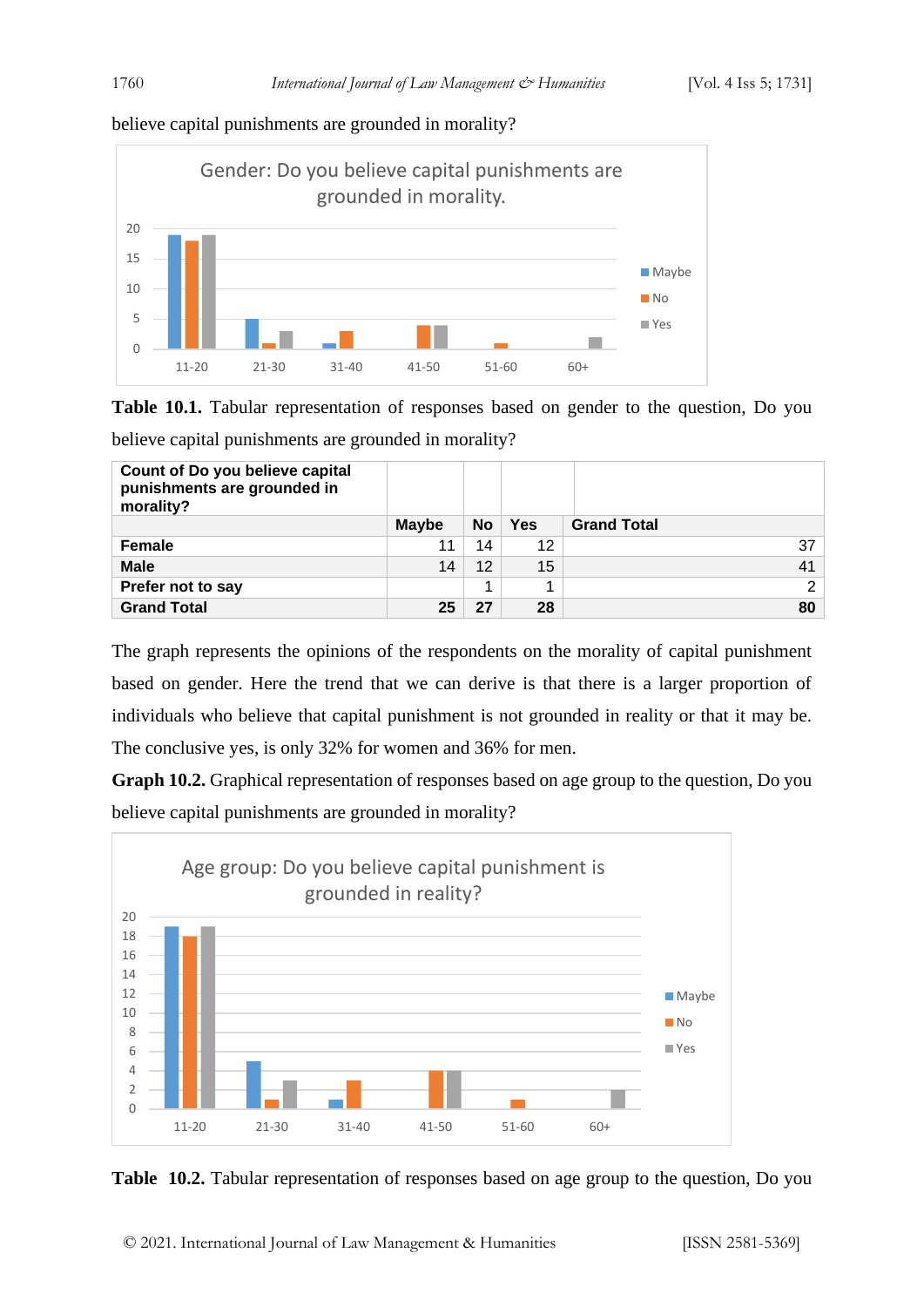believe capital punishments are grounded in morality?

| Count of Do you believe capital<br>punishments are grounded in morality? |              |           |                |                    |
|--------------------------------------------------------------------------|--------------|-----------|----------------|--------------------|
|                                                                          | <b>Maybe</b> | <b>No</b> | <b>Yes</b>     | <b>Grand Total</b> |
| $11 - 20$                                                                | 19           | 18        | 19             | 56                 |
| $21 - 30$                                                                | 5            |           | 3              | 9                  |
| $31 - 40$                                                                |              | 3         |                | 4                  |
| 41-50                                                                    |              | 4         | $\overline{4}$ | 8                  |
| $51 - 60$                                                                |              |           |                |                    |
| $60+$                                                                    |              |           | ⌒              | $\mathfrak{p}$     |
| <b>Grand Total</b>                                                       | 25           | 27        | 28             | 80                 |

This table demonstrates the opinions of the respondents on the morality of capital punishment based on age group. We can see that, a majority of individuals are either unsure or believe that capital punishment is not grounded in morality. This trend can be seen through all the age groups.

#### **Interpretation:**

We can easily interpret that there is no conclusive consensus that capital punishment is grounded in morality. There is a lot of ambiguity amongst people about the dynamic between morality and capital punishment. Perhaps because capital punishment is a very controversial issue and individuals have different perceptions of morality, it becomes difficult to arrive at a conducive stance on this topic.

#### **11:**

**Graph 11.1.** Graphical representation to the question , if you think death penalty should be abolished, what are the reasons?



**Table 11.1.** Tabular representation to the question, if you think death penalty should be abolished, what are the reasons?

| Reason                                    | No. of responses |
|-------------------------------------------|------------------|
| There is no evidence that it deters crime |                  |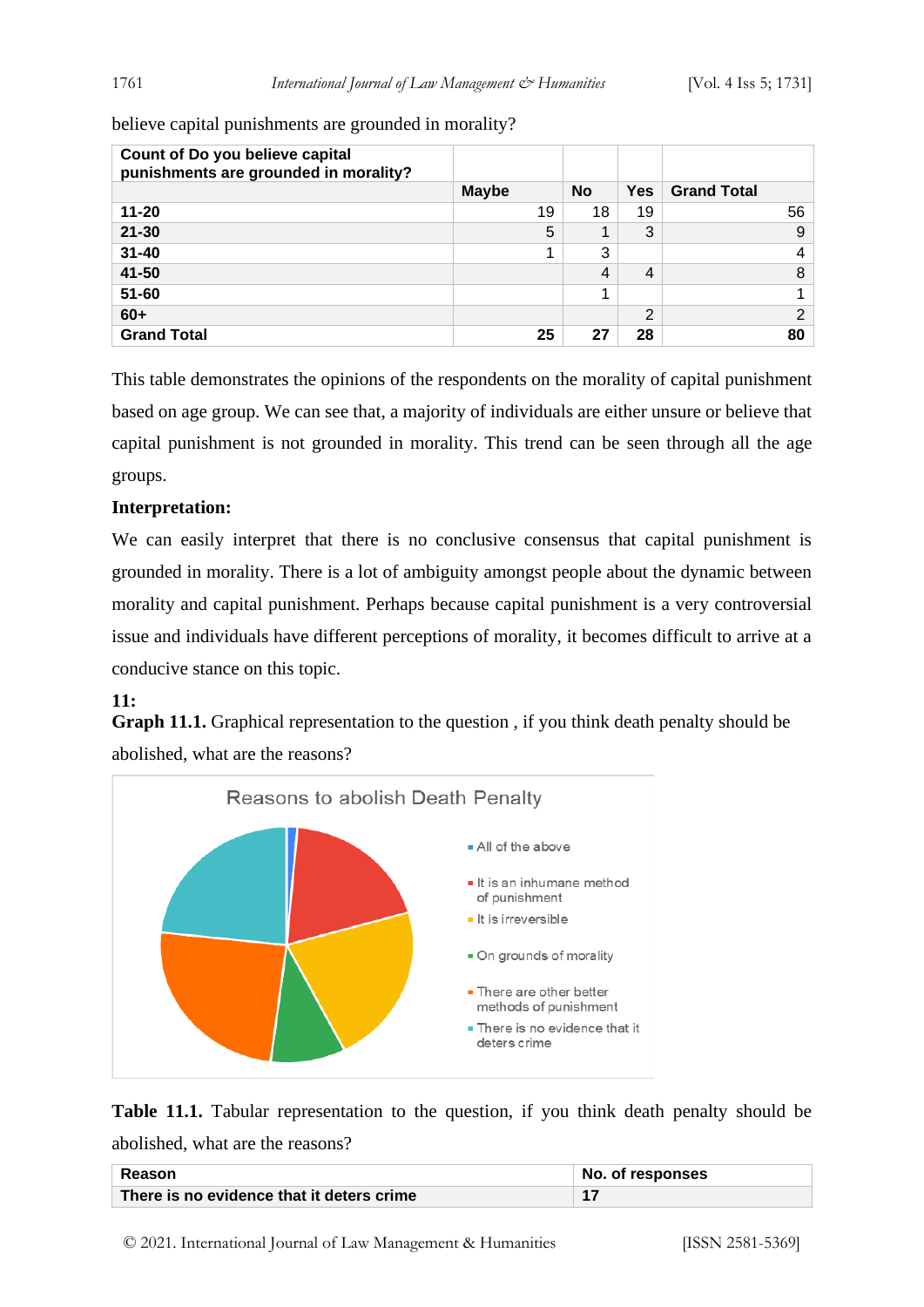| It is irreversible                           | -16 |
|----------------------------------------------|-----|
| It is an inhumane method of punishment       | 14  |
| There are other better methods of punishment | 18  |
| On grounds of morality                       |     |
| All of the above                             |     |

#### **Interpretation**

This table is a representation of the opinions of the Indian demographic on reasons as to why capital punishment should be abolished. 40% are of the view that capital punishment should be abolished because there are other better methods of punishment. As many as 38% of the respondents who believe death penalty should be abolished, believe that this is due to the fact that there is no evidence that it deters crime. Apart from these, there were other subjective opinions and arguments such as the idea of killing an individual is very normalised and can lead to mobocracy, and should be abolished because of its costliness. This correlates with the various reasons that the international organisations and other nations have used to abolish capital offenses. This shows that there exists an awareness among the Indian demographic about the reasons and arguments of the abolitionists and they can relate ti it in the Indian scenario.

#### **12:**

**Graph 12.1**. Graphical representation of responses based on gender, based of the question, if someone close to you was an advocate of a heinous crime, would you advocate death penalty for them?



**Table 12.1**. Tabular representation of responses based on gender, based on the question, if someone close to you was an advocate of a heinous crime, would you advocate death penalty for them?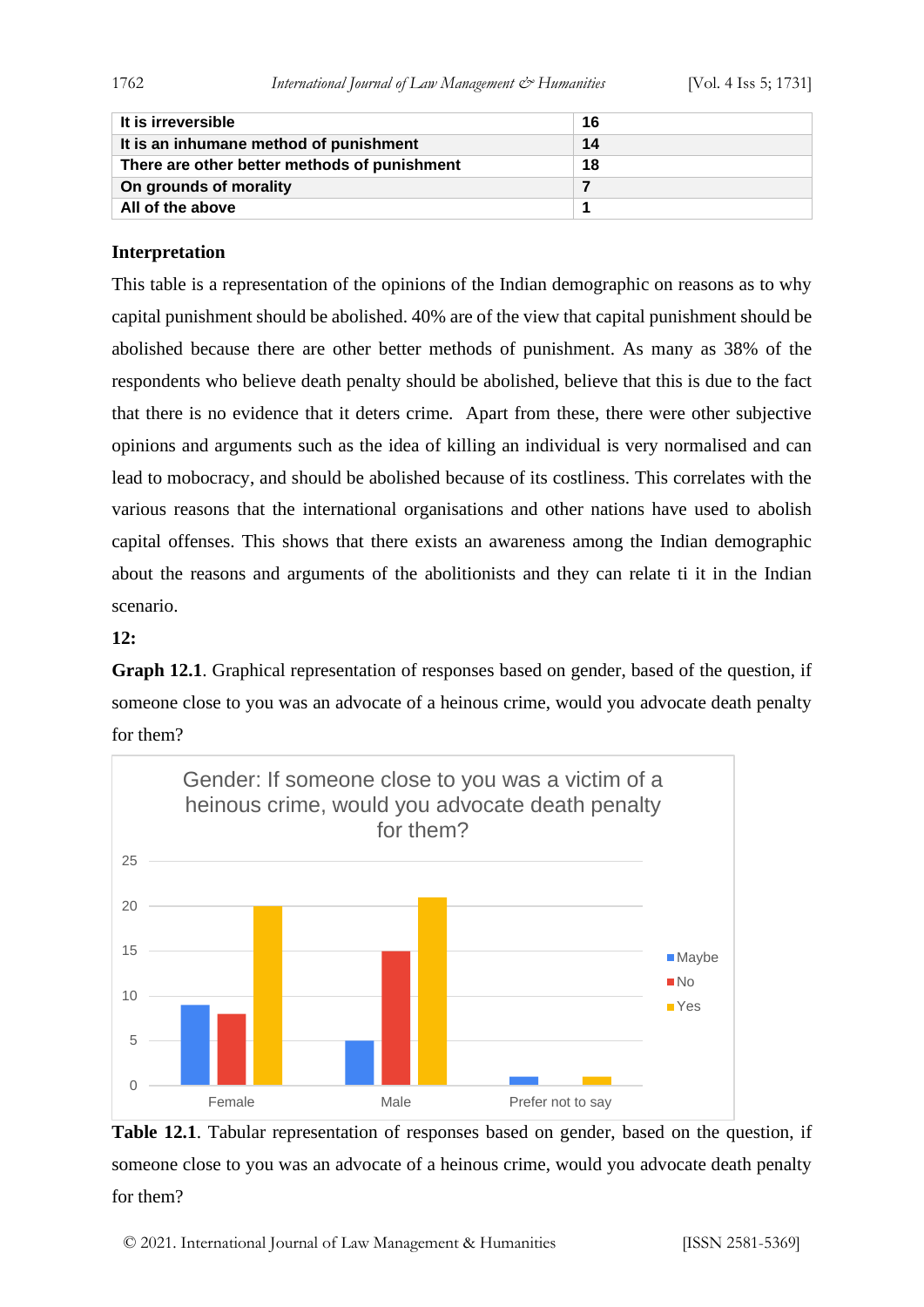| Count of If someone close to you<br>was a victim of a heinous crime,<br>would you advocate death penalty<br>for them? |              |    |            |                    |
|-----------------------------------------------------------------------------------------------------------------------|--------------|----|------------|--------------------|
|                                                                                                                       | <b>Maybe</b> | No | <b>Yes</b> | <b>Grand Total</b> |
| <b>Female</b>                                                                                                         | 9            | 8  | 20         | 37                 |
| <b>Male</b>                                                                                                           | 5            | 15 | 21         | 41                 |
| Prefer not to say                                                                                                     |              |    |            | ⌒                  |
| <b>Grand Total</b>                                                                                                    | 15           | 23 | 42         | 80                 |

This graph represents the opinions of the respondents based on their support to death penalty if the crime took place in a personal capacity, based on their gender. Majority women support death penalty if it happened to someone close to them, at 54%. Majority men also show support to death penalty for a close relative at 51%.

**Graph 12.2.** Graphical representation of responses based on age group, based on the question, if someone close to you was an advocate of a heinous crime, would you advocate death penalty for them?



**Table 12.2**. Tabular representation of responses based on age group, based on the question, if someone close to you was an advocate of a heinous crime, would you advocate death penalty for them?

| Count of If someone close to<br>you was a victim of a<br>heinous crime, would you<br>advocate death penalty for<br>them? |                |           |            |                    |
|--------------------------------------------------------------------------------------------------------------------------|----------------|-----------|------------|--------------------|
|                                                                                                                          | <b>Maybe</b>   | <b>No</b> | <b>Yes</b> | <b>Grand Total</b> |
| $11 - 20$                                                                                                                | 11             | 16        | 29         | 56                 |
| $21 - 30$                                                                                                                |                | 3         | 5          | 9                  |
| $31 - 40$                                                                                                                |                |           | 2          | 4                  |
| 41-50                                                                                                                    | $\overline{2}$ | 2         | 4          | 8                  |
| $51 - 60$                                                                                                                |                |           |            |                    |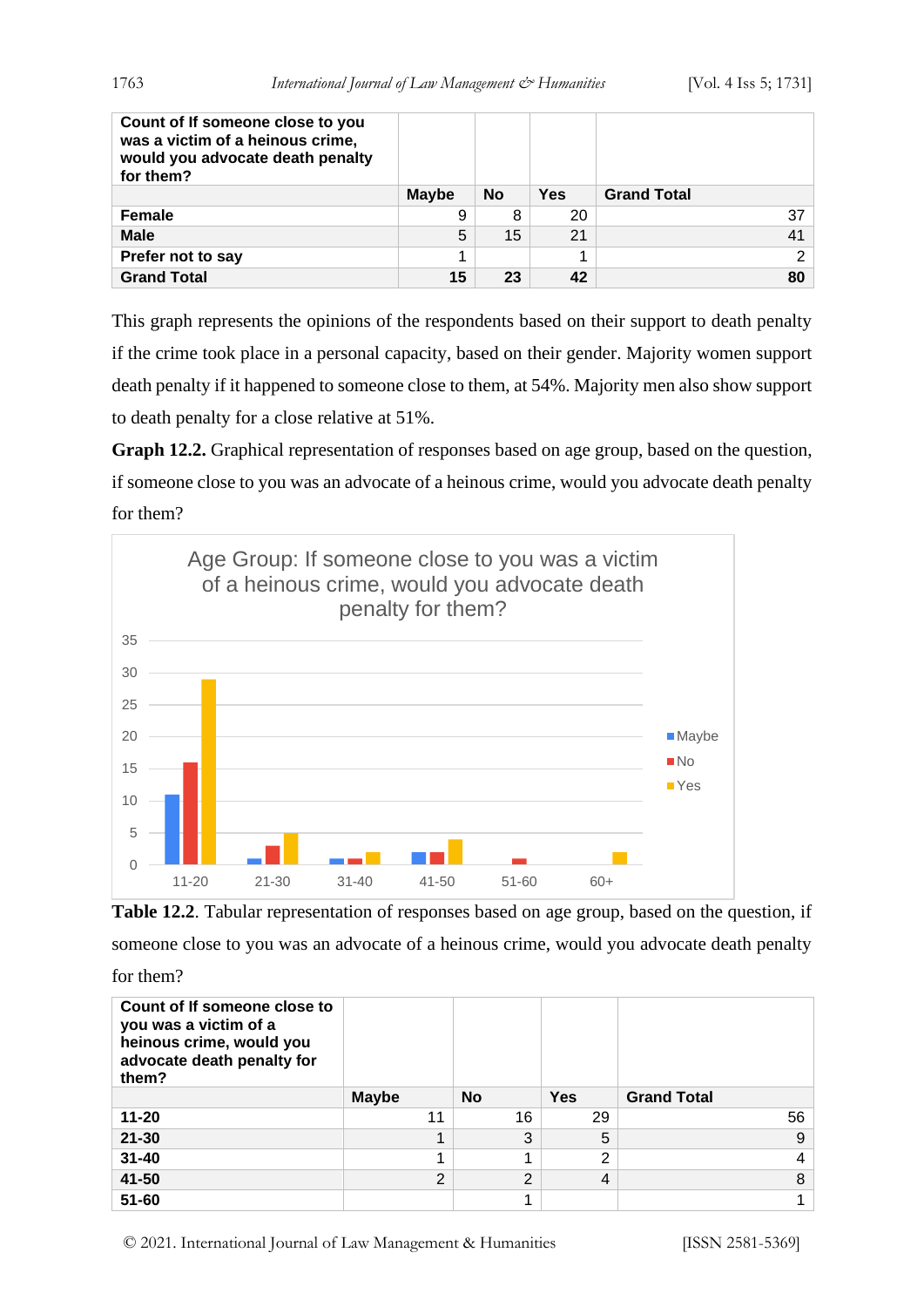| ່ ou .             |                |                             |  |
|--------------------|----------------|-----------------------------|--|
| <b>Grand Total</b> | n.<br>∠J<br>-- | $\ddot{\phantom{0}}$<br>-14 |  |

This graph represents the opinions of the respondents based on their support to death penalty if the crime took place in a personal capacity, based on age groups. Majority of the 11-20 age group, 51% would advocate death penalty if the victim was personally related to them. In fact, all the age groups show majority support for death penalty, if the victim was personally related**.** 

#### **Interpretation**

It is easily inferable that when it is the question of supporting death penalty for a personal victim, there is clear support among all age groups and across all genders. This may be due to the fact that as Indians, belonging to different backgrounds our ways of thinking bind us together. The retributive thinking of death for heinous crime is still alive in our minds, demonstrated by the majority support for death penalty, 52.5%. Yet, there is a significant support for its abolition as well. We are making steady progress.

# **X. FINDINGS**

The findings that have been gathered through this research study are as follows:

- India has been a strong retentionist nation throughout history and remains so today. The last execution in India was in the year 2020. Even after the issuance of a moratorium against capital punishment and a call on nations to abolish it by the U.N, a majority of the Indian demographic, 57.5% is staunchly against the abolition of death penalty.
- When it comes to the power and authority of death penalty, 61% believes in it. This means that there are some individuals who see death penalty as a powerful tool, but are against its usage. Mainly women and the younger generation see death as an authoritative punishment.
- A major argument used by retentionists is that capital punishment deters crimes. Through a number of empirical studies including one conducted by Amnesty International it is proven otherwise. Here we see a divided opinion, majority of the men 46% do not believe in the deterrence power, while majority women 62% believe in it. However, opinion is 50-50, where quite a few remain unsure.
- A divergent trend is seen wherein we see that 63% of the total demographic believes that death penalty is not the only way to bring about justice. This means that Indians, while supporting death penalty, also believe that other methods can be used. Alongside, it was interesting to note how most people believed that child rapes and sexual offenses should be punished most with death, and not homicidal offenses. This is a diverging trend from the west, where most capital offenses are homicidal in nature.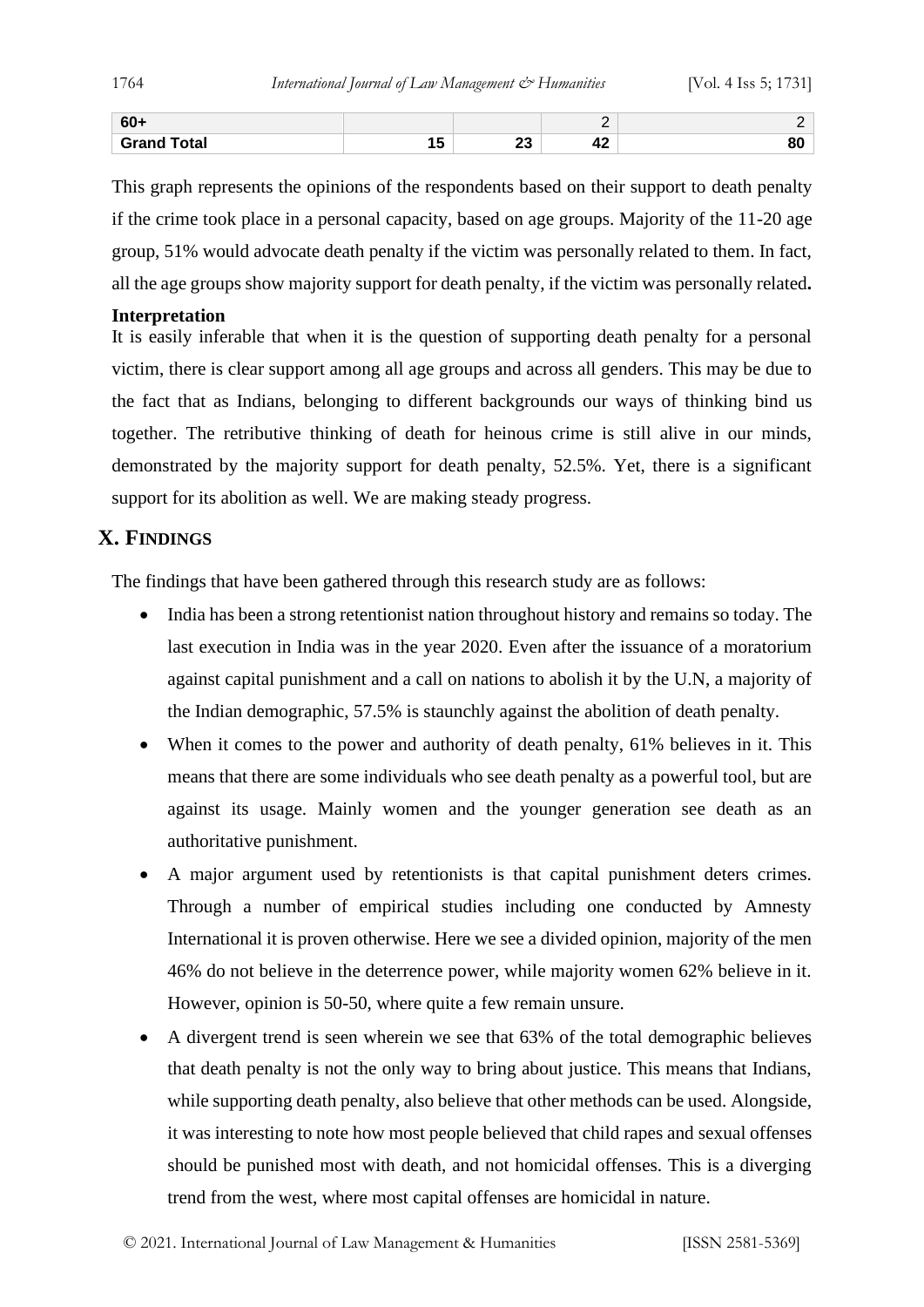- Another important finding was that there was support for reformative means of punishing offenses at 36.3% which was exactly equal to the support for death penalty. A major portion of the demographic was unsure, which meant that there still lies some confusion about rehabilitative means. This seems to be taking India and Indian demographic closer to the trend of reformation over death penalty, which is a prevailing international trend as well.
- With respect to the Nirbhaya judgement, there was support for capital punishment at 46% for the offenders. While there were 16% unsure population, the highest support was seen amongst women at 51% and the older generation 41-50 years at 62%. This shows us that though 46% is not a majority of the total population, yet while people were unsure, the support for capital punishment is significant.
- The dynamic between morality and the legality of capital punishment in India is very ambiguous. The three responses of (yes 35%), no (33.8%) and maybe (31.3) to the question are very close to each other in terms of the frequency of responses. This means that the idea and understanding of morality in India is very distinct, varied and ambiguous. Just as Blackshield, had written in his paper Capital Punishment in India, India is too vast and diverse a country to have a common understanding to morality and hence, cannot take a consensual stance to abolish capital punishment.
- There are many reasons to abolish capital punishment, that have been propounded by various scholars in this paper, but 40% Indians believe that it should be abolished because there are other better means. The highest consensus is for this reason, and this correlates to the previous question of rehabilitative means being a better mode of punishment than death. This can be inferred to understand that most Indians believe in reformation.
- The last finding is based on a moral picture, where 52% claim they would advocate capital punishment is the victim was someone close to them. This shows us that Indians do have a retributive method of thought till date.

#### **XI. REFORMS AND CONCLUSION**

The purpose of this discussion of the study is to interpret and relate what was known through previous studies and what this new research has added to previous understanding. Upon analysing the findings of the research study with the literature that has been reviewed, one thing is quite clear, India is a clear retentionist nation with the national demographic still upholding the same stance. While a large number of international treaties for human rights have been